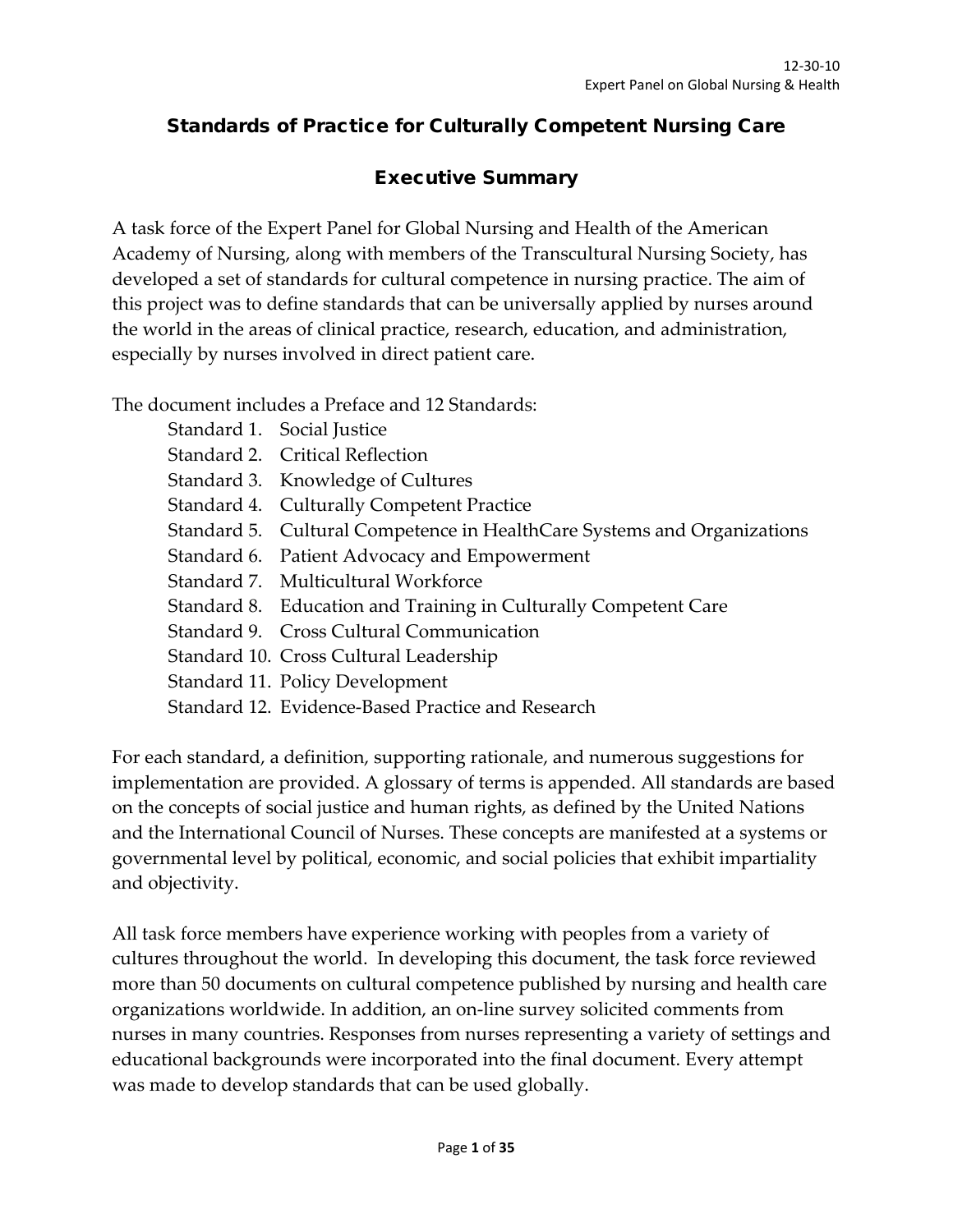## Standards of Practice for Culturally Competent Nursing Care

### PREFACE

The purpose of this document is to initiate a discussion of a set of universally applicable standards of practice for culturally competent care that nurses around the globe may use to guide clinical practice, research, education, and administration. The recipient of the nursing care described in these standards is assumed to be an individual, a family, a community, or a population.

These standards are based on a framework of social justice $(1)$ , that is, the belief that every individual and group is entitled to fair and equal rights and participation in social, educational, economic, and, specifically in this context, healthcare opportunities. Through the application of the principles of social justice and the provision of culturally competent care, inequalities in health outcomes may be reduced.

The worldwide shortage of nurses and the global migration of both nurses and populations have heightened the need to educate nurses to deliver culturally competent care for an increasingly diverse patient population, regardless of geographic location.<sup>(2)(3)</sup> This need served as the primary impetus for this work.

Cultural standards exist within political, economic, and social systems. Many health organizations throughout the world have defined care for their specific populations from the perspective of these systems. The variation among standards and the context within which standards are practiced precludes a single set that fits all cultures.

In preparing these standards, nearly 50 relevant documents from nursing organizations around the world were examined, as well as related materials from other healthcare professions, governmental, non-governmental (NGO), and health and human service organizations. Examples included, but were not limited to the following: the United Nations' *Declaration of Human Rights,*(4) the International Council of Nurses (ICN)'s *Nurses and Human Rights*,<sup>(5)</sup> the Nursing Council of New Zealand's *Code of Conduct for Nurses,*(6) the National Association of Social Workers' *Standards for Cultural Competence in Social Work Practice,*(7) the World Health Organization's *Declaration of Alma Alta,*(8) the American Nurses Association (ANA)'s *Code of Ethics,*(9), *The ICN Code of Ethics for Nurses,* (10).and *the American Association of the Colleges of Nursing (AACN) Toolkits (11.)*

These 12 standards can serve as a guide and resource for nurses in practice, administration, education and research by emphasizing cultural competence as a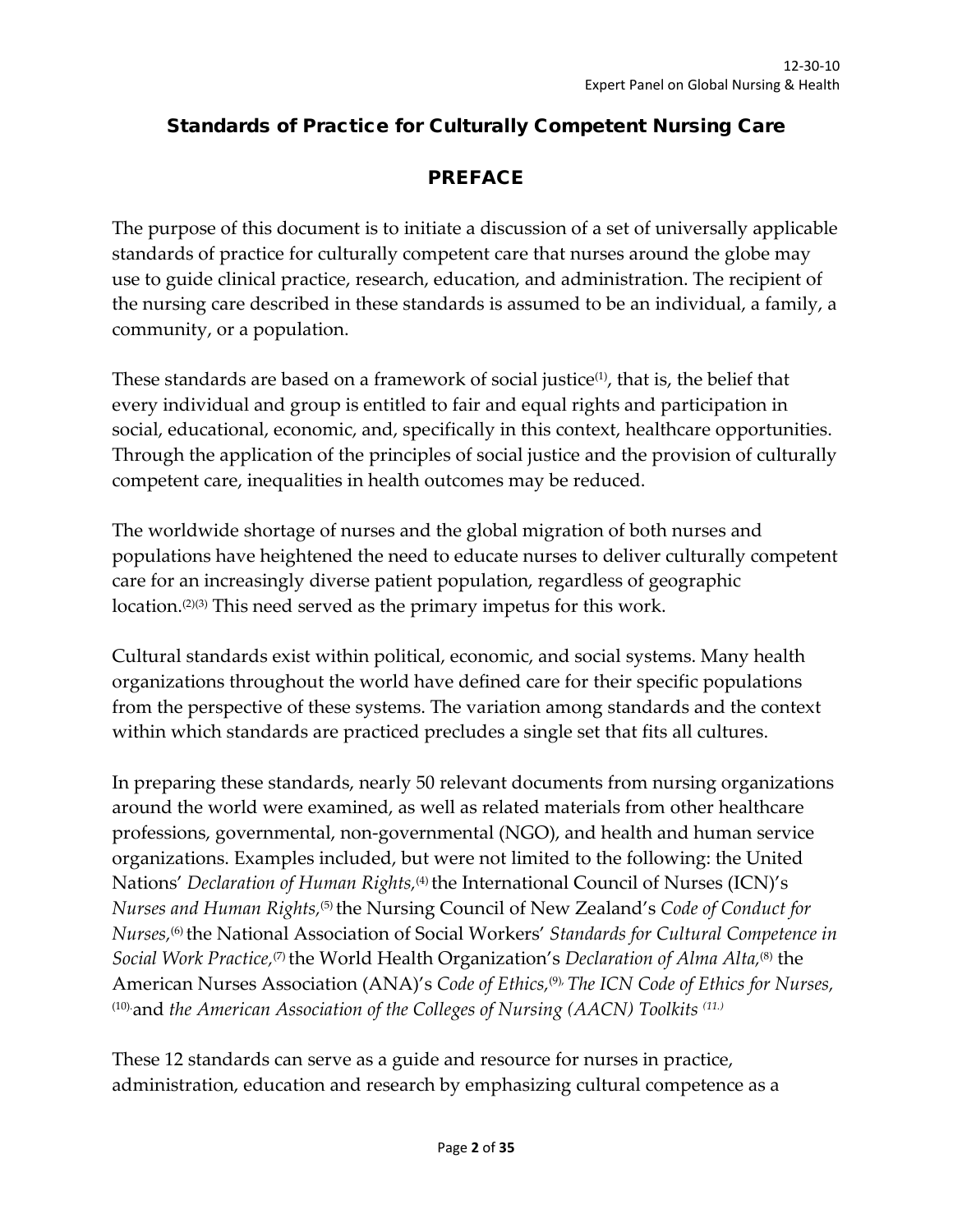priority of care for the populations they serve. The authors acknowledge that there may not be one single set of standards that reflects all of the values of the global nursing community, but they hope this work embodies a "best practices" approach that will enhance culturally competent nursing care and health care around the globe.

The authors recognize that there are variations in the interpretations of terms related to cultural competence. Therefore a glossary is included at the end of this document.

## STANDARD 1: SOCIAL JUSTICE

**Professional nurses shall promote social justice for all. The applied principles of social justice guide decisions of nurses related to the patient, family, community, and other health care professionals. Nurses will develop leadership skills to advocate for socially just policies.**

Social justice evolves from values of impartiality and objectivity at a systems or governmental level and is founded on principles of fairness, equity, respect for self and human dignity, and tolerance.<sup>(12, 13, 14)</sup> Practicing social justice is acting in accordance with fair treatment regardless of economic status, race, ethnicity, age, citizenship, disability, or sexual orientation." $(13, pg 29)$ 

Social justice and human rights issues are interwoven throughout the principles stated above. By focusing on social justice as a standard of cultural competence, we are consistent with the perspective addressed by the International Council of Nurses: "We speak as advocates for all those we serve, and for all the underserved, insisting that social justice, prevention, care, and cure be the right of every human being."(15)

Ethical principles, which may differ among cultures, are derived from an individual's beliefs as to the correctness of an action.<sup>(16)</sup> In contrast, principles of social justice are based on a broader systems view that expands the nurse's sphere of influence to populations and health care systems. For example, Giddings' model of social consciousness notes power imbalances within health care systems regarding who received care.(17) Reimer-Kirkham, Van Hofwegen, and Harwood urged social transformation through transformative learning.(18)

One of the outcomes of a liberal arts education at the baccalaureate level is the development of leadership skills. These skills are founded on knowledge derived from the humanities and social sciences as well as from natural sciences. Leadership skills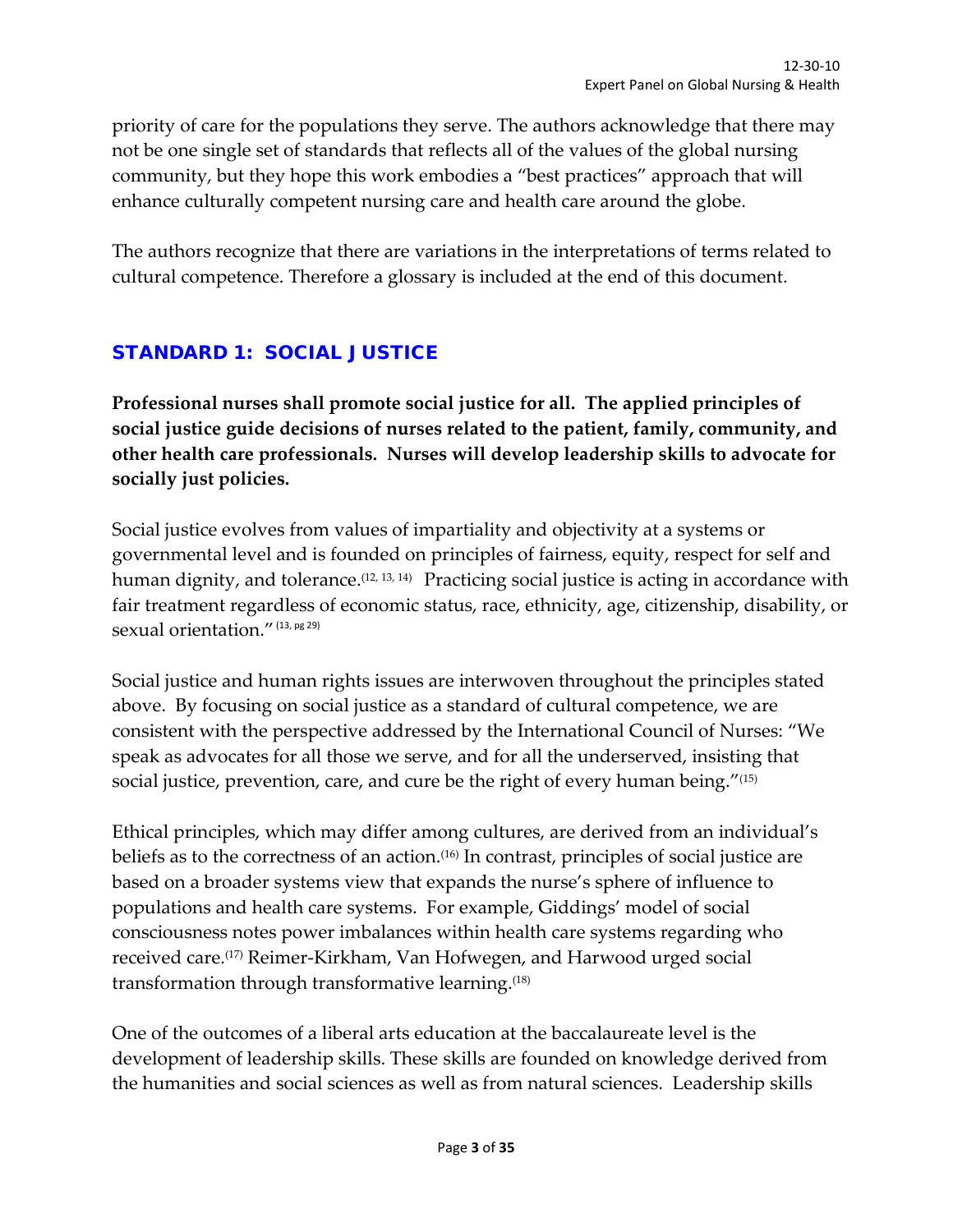prepare nurses to advocate for social justice. For example, nurses are expected to develop a "commitment to the health of vulnerable populations and the elimination of health disparities."(13, pg 26) Leadership skills prepare nurses to advocate for social justice as espoused by Barthum by promoting "empowerment, liberation and relief of suffering, and oppression." (19, p. 304)

Values are reflected in policies regarding human rights, such as the right to protection from oppression. Social justice demands fairness in the implementation of policies. Nurses shall advocate for principles of social justice within the health care arena and support organizational and governmental policies that demonstrate social justice. Nurses also will educate populations to advocate for themselves in matters of social justice.

## **Suggestions for Implementation of Standard 1**

- 1. Incorporate content related to concepts of social justice in nursing education curricula that include a broad concept of populations and communities as a focus of practice.
- 2. Provide workshops on how to analyze policies to determine fairness, equity, respect, and tolerance.
- 3. Conduct symposia focusing on specific issues of social injustice.
- 4. Advocate for public policies that address solutions to social injustice.
- 5. Establish workshops to train nurses to be leaders in areas of social justice.
- 6. Develop Advanced Practice nurse consultants to mentor others to advocate for the elimination of health disparities and quality of life.
- 7. Fund research on issues of social injustice.
- 8. Host clinical and research workshops and conferences to disseminate evidence on effective approaches to correcting social injustice.

# STANDARD 2. CRITICAL REFLECTION

**Nurses shall engage in critical reflection of their own values, beliefs, and cultural heritage in order to have an awareness of how these qualities and issues can impact culturally congruent nursing care.**

Understanding one's own cultural values and beliefs as well as the culture of others is essential if nursing care is to be not only appropriate but deemed effective by the patient, family, community and population. Self-awareness, as the initial step, is the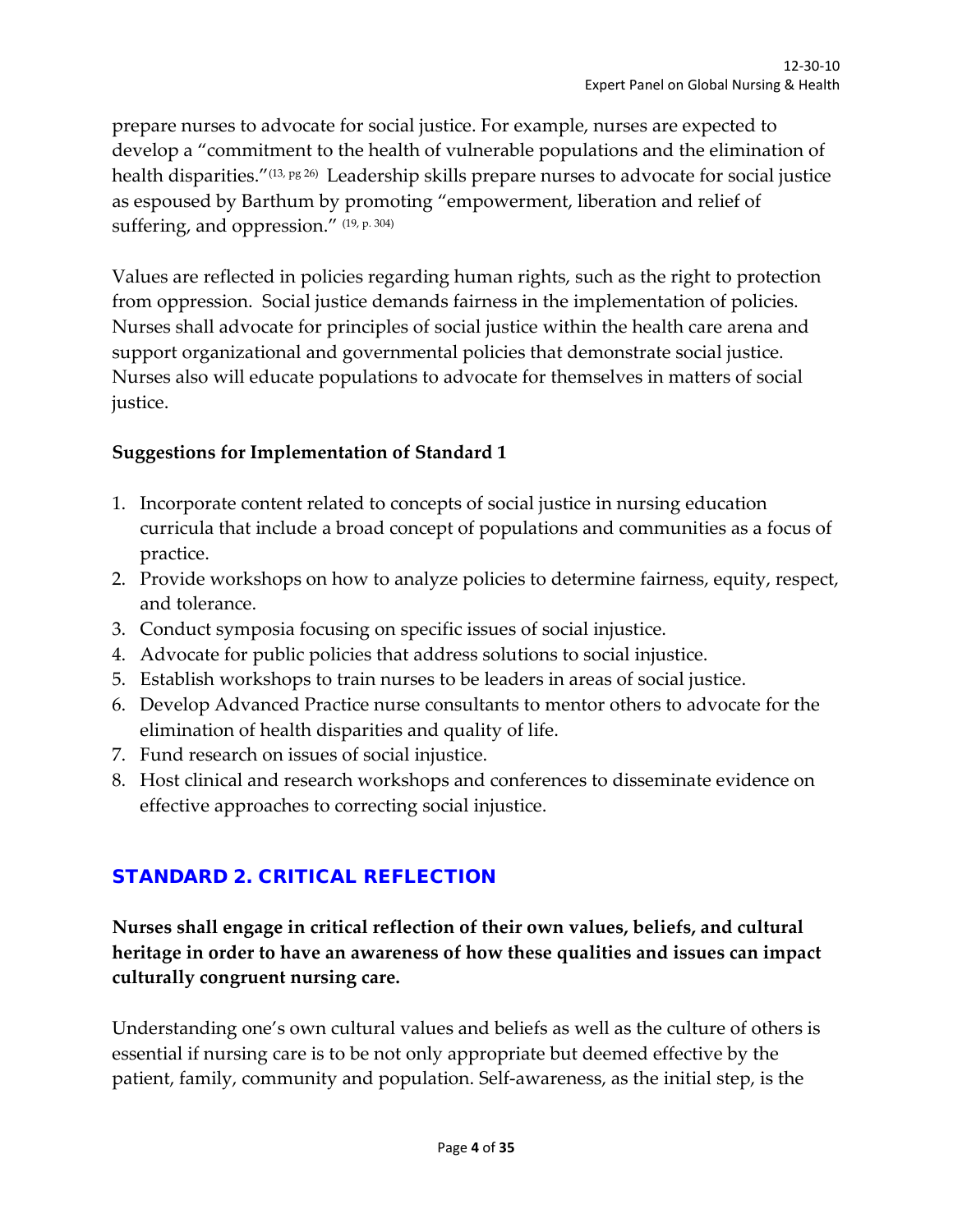personal process of identifying one's own values and beliefs. This awareness enables each individual to analyze personal feelings as a component of reflection. <sup>(20)</sup>

"Critical reflexivity is a personal analysis that involves challenging personal beliefs and assumptions to improve professional and personal practice."(21) Critical reflection goes beyond solely awareness by examining and critiquing the assumptions of one's values and beliefs. It includes an examination of one's own cultural values that have the potential to be in conflict with the values of others, and as a result, hinder therapeutic relationships and effective patient care outcomes.

Reflective thinking includes actions, evaluation, and critical inquiry,  $(22)$  and can, in turn, further increase personal cultural awareness.<sup>(23)</sup> It would be detrimental, "...both to refuse to open up in order to protect cultural identity and to reject cultural identity in order to go with the current of globalization and internationalization."<sup>(24)</sup> "Reflection is an integral part of growth and development, as well as the provision of quality nursing care." (25) This process should begin with the novice student and continue throughout the professional life of any healthcare provider.

Respect for other cultures is fundamental.<sup>(10)</sup> "Developing understanding [of cultural values and beliefs] may be one of the most urgent tasks facing our generation and may determine the fate of all future generations." (26)

#### **Suggestions for Implementation of Standard 2**

- 1. Encourage application of standards of cultural congruence in practice based on critical reflection.
- 2. Hold small group sessions that focus on the application of critical reflection in culturally congruent nursing care practice.
- 3. Develop policies that demonstrate the importance of recognizing personal values that can impact culturally congruent nursing care.
- 4. Host programs and workshops that encourage critical reflection and self-awareness of values and beliefs.
- 5. Host programs to expand understanding of different cultures, customs, social and healthcare practices that impact nursing care.
- 6. Demonstrate the importance of reflection on cultural heritage through role modeling.
- 7. Encourage critical reflection among peers and staff members.
- 8. Include interdisciplinary members in health care and nursing teams to foster greater understanding of self and nursing approaches in clinical settings.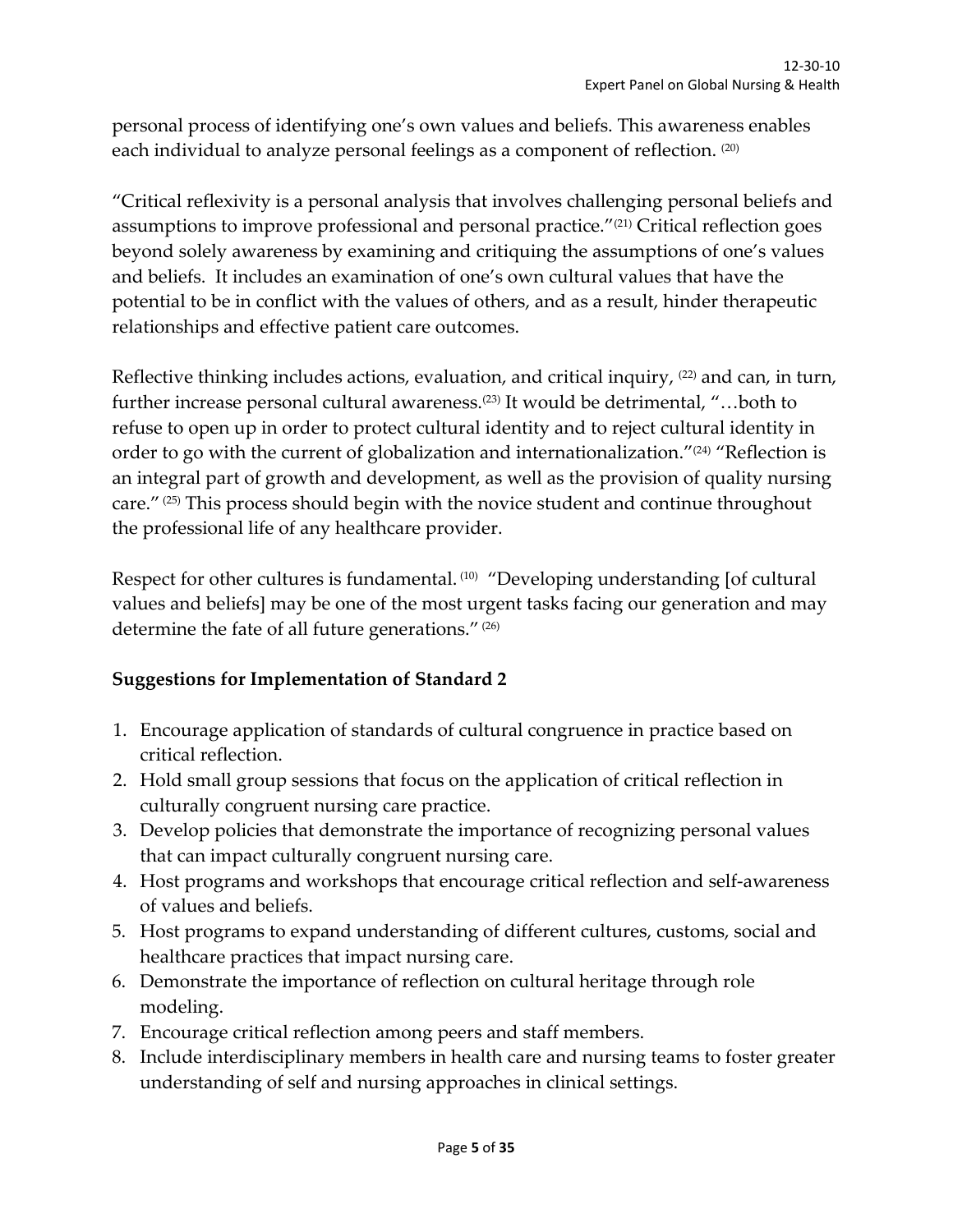## STANDARD 3. KNOWLEDGE of CULTURES

**Nurses shall gain an understanding of the perspectives, traditions, values, practices, and family systems of culturally diverse individuals, families, communities and populations for whom they care, as well as a knowledge of the complex variables that affect the achievement of health and well being.** 

Cultural competence is a dynamic, lifelong learning process.<sup>(27)</sup> Understanding the process for assessing cultural patterns and factors that influence individual and group differences is critical in preventing overgeneralization and stereotyping. Knowledge of the following topics is essential in order to provide evidence-based, culturally competent nursing care:

- The impact of culture on attitudes, values, traditions, and behavior.
- Health-seeking behaviors of individuals, families, communities and populations.
- The impact of language and communication styles of individuals, families, and communities.
- The impact of health policy on culturally diverse groups, particularly targeting those who are economically disadvantaged, vulnerable and underserved.
- Resources (personal/familial social support networks, professional human resources, agencies, and research) that can be used by culturally diverse individuals, families, and communities.<sup>(28) (10)</sup> (7)

Professional nurses need specific knowledge about the major groups of culturally diverse individuals, families, and communities they serve, including, but not limited to: specific cultural practices regarding health, definitions of, and beliefs about, health and illness; biological variations, cross**-**cultural worldviews; acculturation, and life experiences, such as refugee and immigration status, as well as a history of oppression, violence, and trauma suffered. (29)

Culturally competent assessment skills are essential to facilitate communication, to demonstrate respect for cultural diversity, and to ask culturally sensitive questions about beliefs and practices that need to be considered in the delivery of health care. The more knowledge a nurse has about a specific culture, the more accurate and complete the cultural assessment will be. For example, if nurses are not aware that many Hispanics use traditional healers such as *curandros, masjistas, sobodoes, y(j)erberos,* and *esperititas,* they will not know how to ask specific and appropriate questions about the individual's use of these alternative practitioners and their therapies.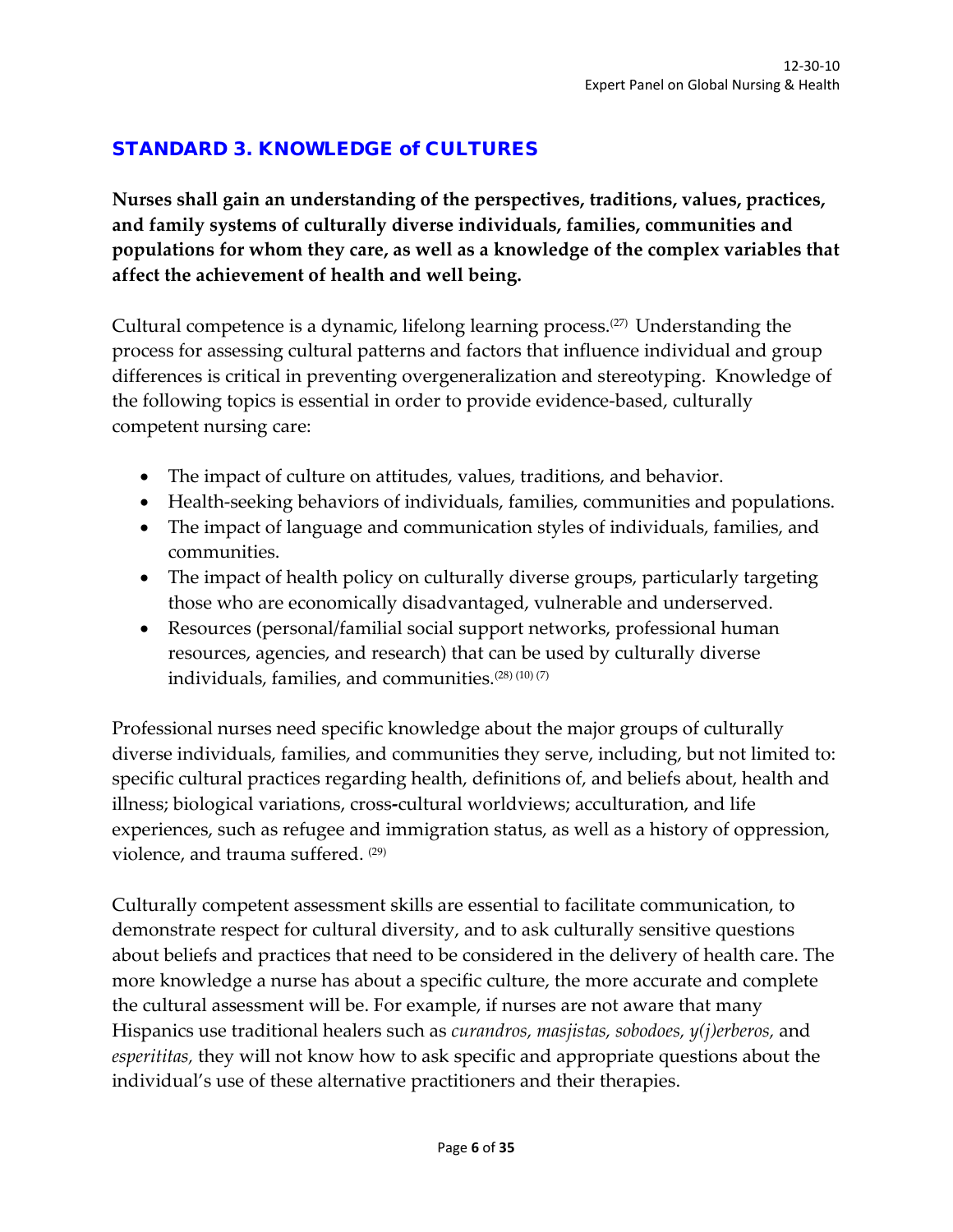Because nurses cannot know the attributes of all cultures, it is essential to use a cultural assessment model or framework. Thus nurses should seek specialized knowledge from the body of literature in transcultural nursing practice, which focuses on specific and universal attitudes, knowledge, and skills used to assess, plan, implement, and evaluate culturally competent nursing care. (30) In addition, nurses need knowledge of the types of institutional, class, cultural, and language barriers that may prevent culturally diverse individuals and families from accessing health care. Knowledge can also be gained from associated disciplines such as anthropology and sociology.

### **Suggestions for Implementation of Standard 3**

- 1. Generate and/or provide staff education modules on the general principles of culturally competent care.
- 2. Generate and/or provide staff education modules focusing on increasing specific knowledge of the most common cultural groups served.
- 3. As a group of staff nurses on a clinical unit or in a clinical agency, establish journal clubs/staff in-service sessions to review current literature about the most common cultural groups served to ensure evidence based practice.
- 4. As a group of staff nurses on a clinical unit or in a clinical agency, generate monthly cultural awareness activities for you and your colleagues that promote cultural competence (i.e., culturally diverse speakers, media, ethnic food)
- 5. As a staff nurse working with colleagues and a science librarian (if available), gain information literacy skills in order to access electronic sources to gain current knowledge of cultures and cultural assessment tools (diversity websites, cross cultural health care case studies) as well as multi-media sources and professional webinars.

# Standard 4. Culturally Competent Practice

## **Nurses shall use cross cultural knowledge and culturally sensitive skills in implementing culturally congruent nursing care.**

Cross cultural practice in nursing involves a complex combination of knowledge of diverse cultural practices and worldviews, reflective self-awareness of own cultural worldview, attitudes about cultural differences, and skills in cross cultural assessment and communications. (31, 32, 33, 34)

Cross cultural practice begins with a thorough assessment of the physical, psychological and cultural foci as the basis of the planning of care. The cultural focus of assessment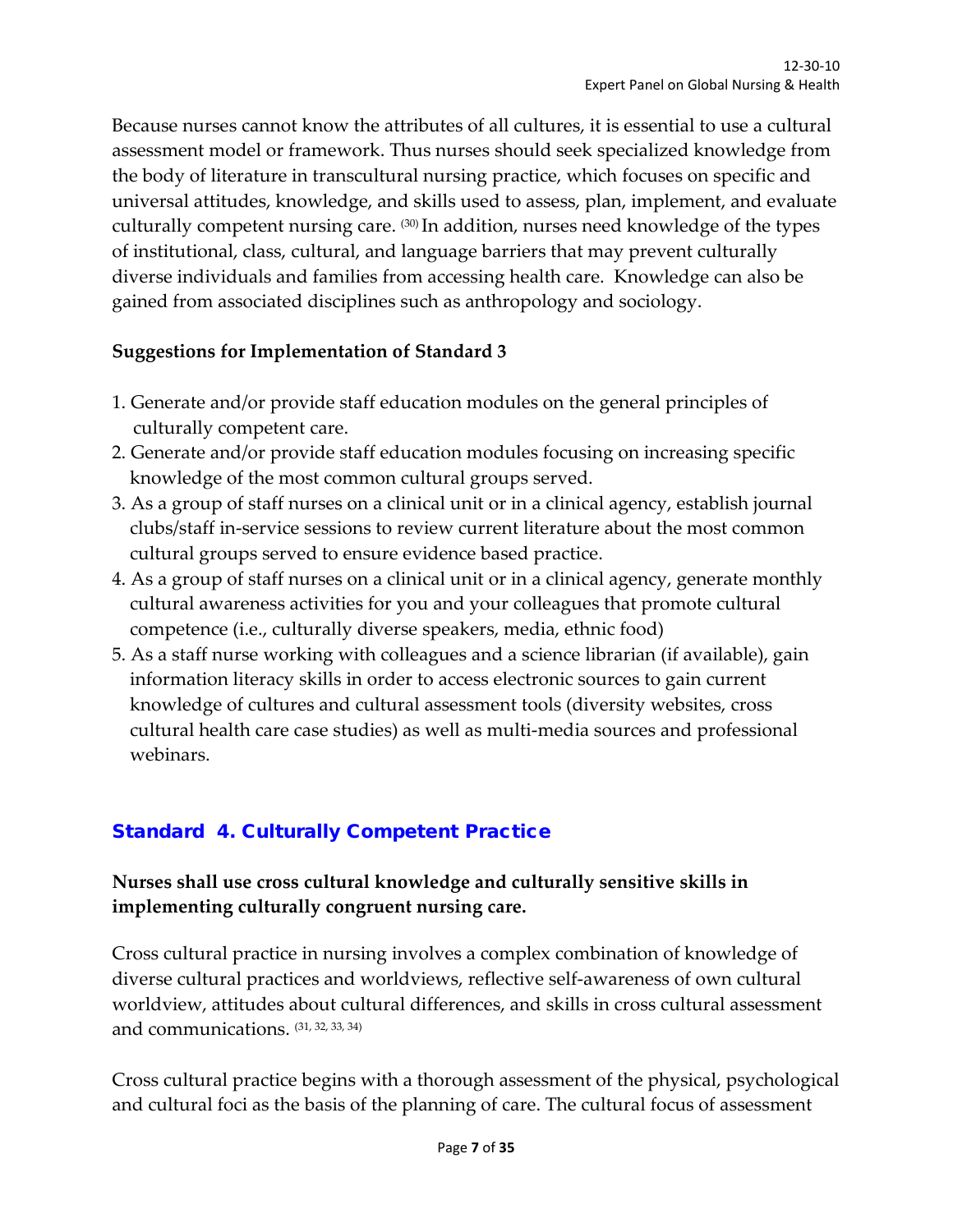entails examining the sociocultural, ethical and sociopolitical features that are uniquely situated within the health-illness continuum of diverse clients. Inherent in effective assessment is cross cultural communication skills, utilized to maximize common understanding and shared meaning of the health-illness encounter of the culturally diverse client. (35)

Competence in cross cultural practice is a process requiring experience and continued interest in learning and in sharpening cultural assessment and communication skills. While nurses may achieve a certain degree of competence in some diverse cultures, they cannot be totally competent in all cultures. (36.) Yet, nurses are more likely to achieve culturally competent cross cultural care when the complex combination of cultural knowledge, awareness, attitudes and skills are used dynamically for cultural assessment of clients' health beliefs and practices, and for negotiating culturally congruent health interventions through skillful cross cultural communication.(37,38, 39)

Implementation of this standard will be influenced by the level of nurses' knowledge of client's cultural health beliefs and practices, by their intentional reflection on their own attitudes, by their skill in cross-cultural communication,<sup>(36, 40, 41)</sup> and by their ability to assess and implement culturally congruent care. To ensure adequate preparation of nursing students, these variables must be fully integrated throughout the nursing curriculum. To enhance nurses' competency in cross cultural practice, clinical institutions and health care facilities need to provide ongoing educational workshops as well as mentoring and training geared toward the continuous development of nurses' cultural knowledge and skills for effective cross-cultural practice.

#### **Suggestions for implementation of Standard 4**

#### *For Staff Nurses*:

- 1. Establish a trusting relation through open and sensitive communication, active listening and respect of client's cultural beliefs and practices.
- 2. Obtain focused information about client's presenting illness and his/her perception of causes of illness and beliefs about cultural treatment modalities.
- 3. Conduct an assessment of client's physical, psychological and cultural attributes and use assessment data for planning and prioritizing of care.
- 4. Negotiate and implement culturally congruent care and evaluate health outcomes.

## *For Healthcare Organizations***:**

- 1. Provide educational and training workshop to enhance nurses' cultural knowledge about the ethnically diverse clients who receive health services in the facility.
- 2. Provide educational workshop to enhance nurses' skills in cross-cultural assessment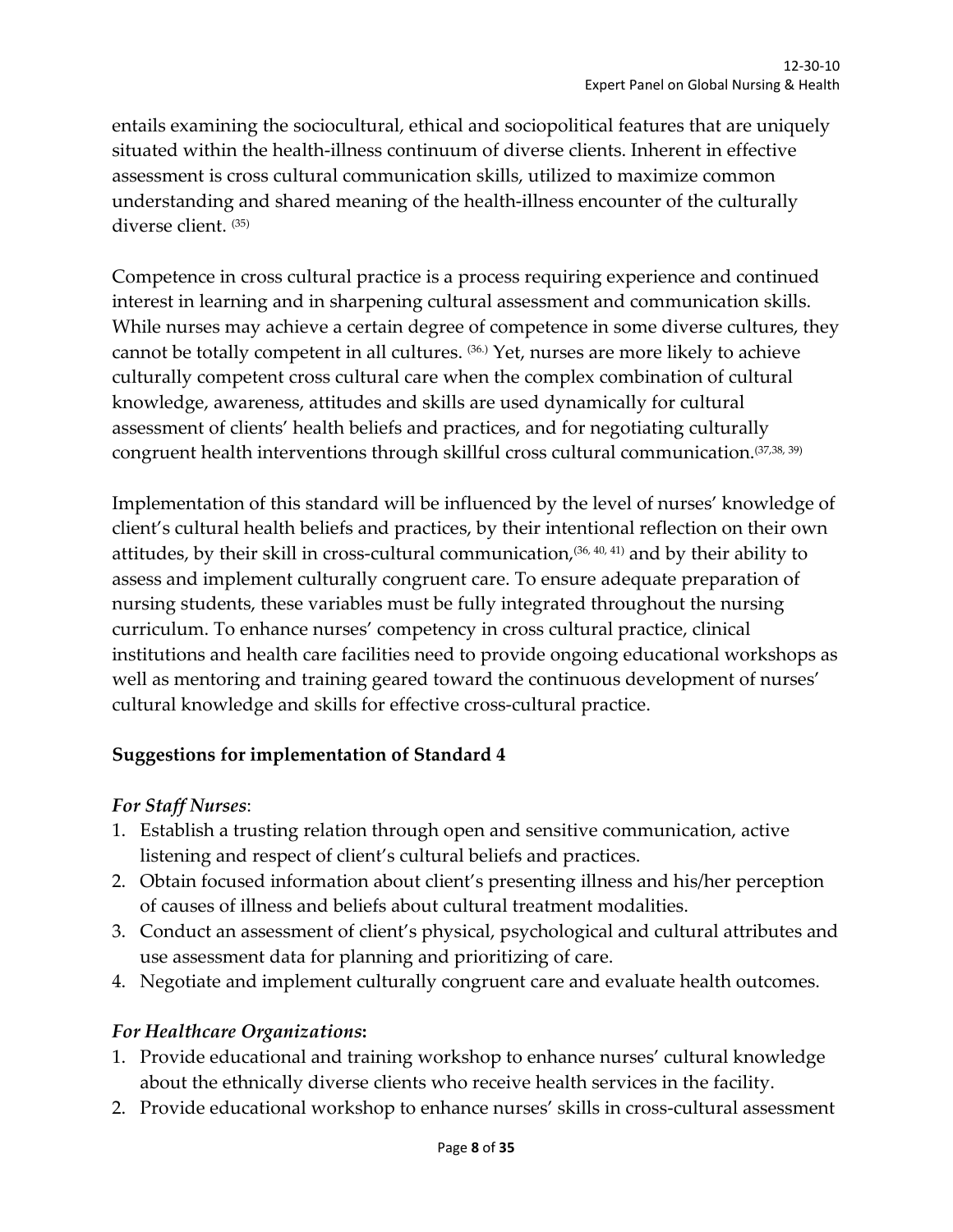and communication.

- 3. Develop policies and procedures for ensuring effective cross cultural nursing practice.
- 4. Develop assessment strategies to ensure competence of nurses in meeting the health care of clients from various cultures.
- 5. Develop Advanced Practice Nurse (APN) consultants to mentor and facilitate implementation of best evidence-based cross-cultural practice.
- 6. Host clinical and research workshops/conferences to disseminate evidence on effective approaches to culturally congruent nursing practice.

# Standard 5. Cultural Competence in Healthcare Systems and **Organizations**

## **Healthcare organizations should provide the structure and resources necessary to evaluate and meet the cultural and language needs of their diverse clients.**

Health care organizations and agencies are responsible for providing the infrastructure necessary to deliver safe, culturally congruent, and compassionate care to those who seek its services. The executive leadership of the organization is responsible for developing and maintaining this infrastructure by reflecting these principles in its mission, vision and values of the organization. (42) In addition, the organization's leadership is responsible for implementing policies and procedures aimed at optimizing the delivery of care to culturally diverse populations and for assuring that these policies are integrated throughout the organization. (43)

Community engagement is an essential function of all health care systems, not only to assess and meet the health care needs of the culturally diverse population it serves, but also to build a critical level of trust and collaboration between potential patients and providers. Inclusion of community members as partners in such activities as organizational decision-making, program development, and information and education exchange leads to the development of culturally relevant interventions that may result in improved outcomes among those served.

## **Suggestions for implementation of Standard 5**

1. Convene a system-wide, managerial-level task force to oversee and take responsibility for diversity-related issues within the organization. . (44)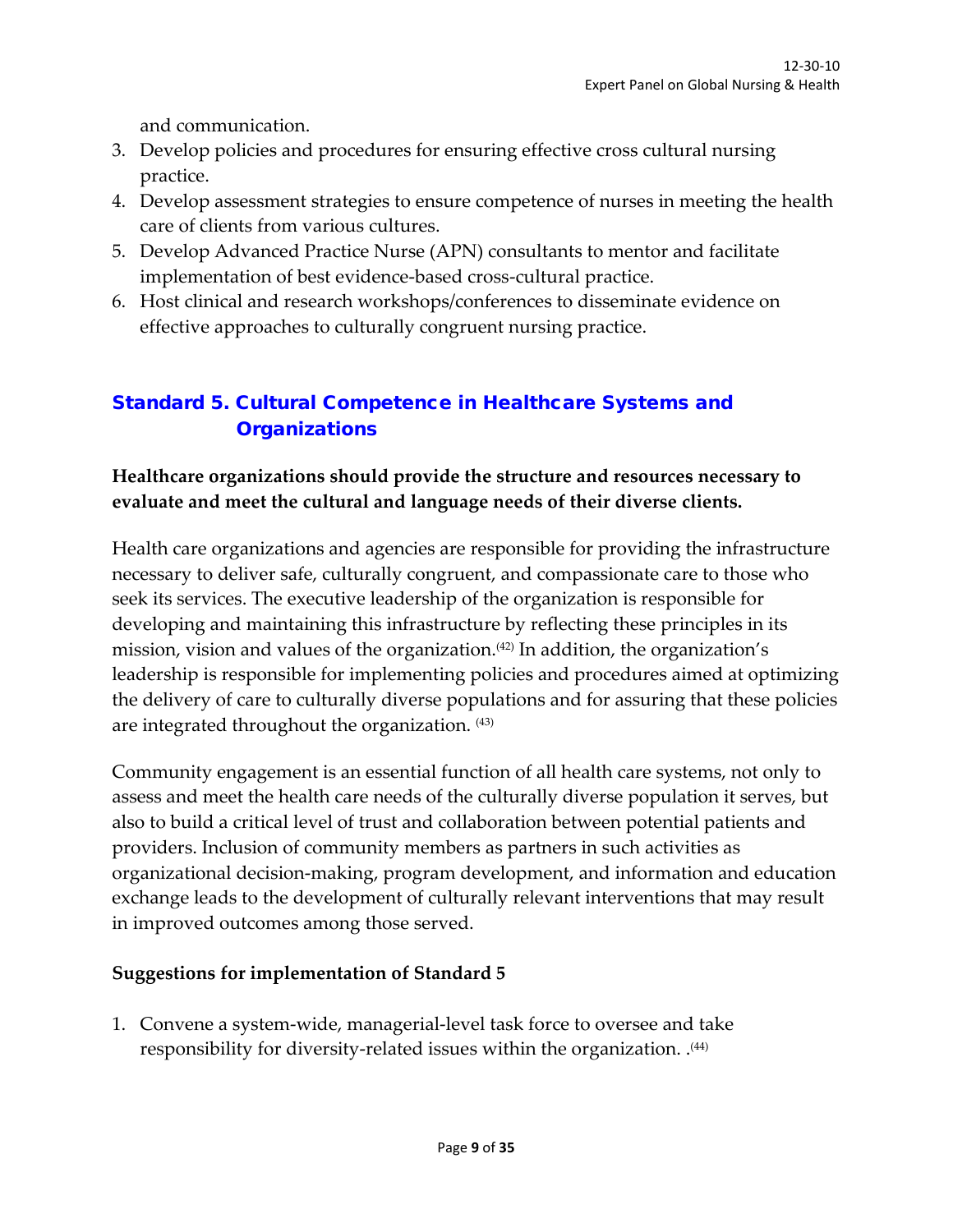- 2. Establish an internal budget to support the provision of culturally appropriate care, such as for the hiring of interpreters, producing multi-language patient education materials, adding signage in different languages, etc. (45)
- 3. Develop policies and activities aimed at actively recruiting and sustaining a culturally diverse workforce.
- 4. Provide orientation and annual in-service training in cultural competence for all levels of staff, including upper management, department heads to entry-level staff in all departments with patient/client contact.
- 5. Include cultural competence requirements in job descriptions as well as performance measures and promotion criteria.
- 6. Develop and use a data collection system to review the current and emergent demographic trends for the geographic area served by the agency, as well as those who receive care.  $(46)$
- 7. Obtain patient/client feedback, such as, patient satisfaction data, to determine the effectiveness and appropriateness of their services and to help identify issues that could be better addressed in the organization.
- 8. Collaborate with other health care organizations within the community to share ideas and resources for meeting the needs of culturally diverse populations.
- 9. Engage in community activities by bringing health care to the population, by means such as health fairs, blood pressure screening, lay person's health library, well child screenings, etc.
- 10. Enlist participation by community members in organizational committees, such as the Ethics or Research committee, Educational Program committees, Patient Education committees, or program planning committees, such as for Smoking Cessation, Pulmonary or Cardiac rehabilitation programs, Exercise and Weight Loss programs etc.

# STANDARD 6. PATIENT ADVOCACY AND EMPOWERMENT

**Nurses shall recognize the effect of healthcare policies, delivery systems and resources on their patient populations, and shall empower and advocate for their patients as indicated. Nurses shall advocate for the inclusion of their patient's cultural beliefs and practices in all dimensions of their health care when possible.**

Nurses understand that all patients enjoy social and cultural rights necessary for their dignity and free development. (47) Culturally competent nurses, however, recognize the harmful effects of ignorance, hate, ethnocentrism, prejudice and bias on the health of their patients and patient populations. Nurses serve as patient advocates by providing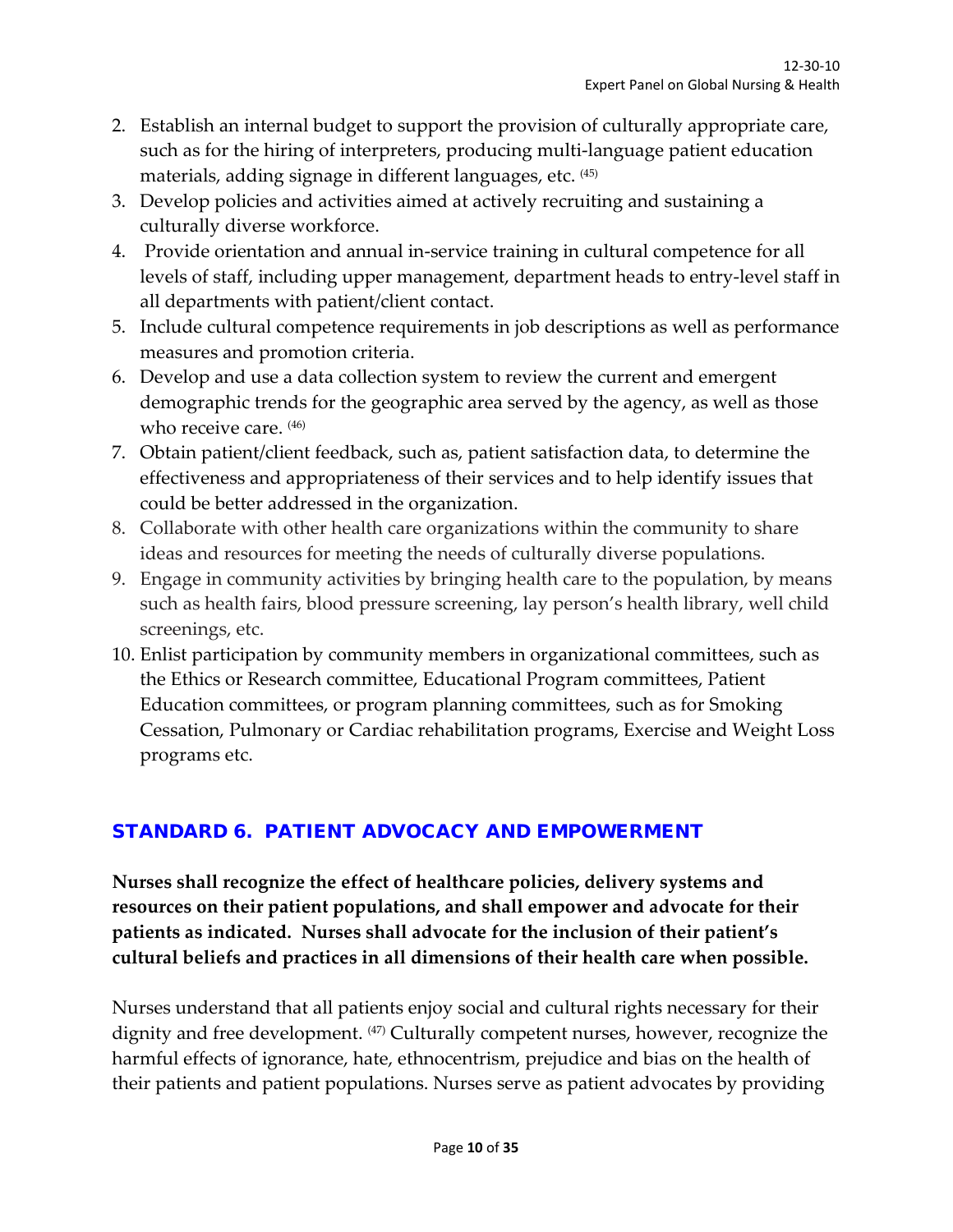or facilitating a voice for their patient's needs and concerns. They also ensure the autonomy of their patient populations and their right to safeguard their values, address their health and healthcare needs, and to voice their concerns. (48)

According to the World Health Organization, advocacy is a process that also affects many levels and ranges of outcomes. <sup>(28)</sup> Nurses ensure patient autonomy by facilitating their patient's ability to access and use quality healthcare in a manner that accommodates their cultural values, beliefs and behaviors. Nurses advocate for their patients within a collaborative framework that respects the needs, wishes and priorities of their patients. They practice cultural safety by identifying, understanding and respecting the bio-physical, economic, psychosocial, spiritual and cultural characteristics of the patient, the patient's family, the environment and the patient's community. (6) This occurs within a process of respectful collaboration to reach agreedupon health goals, to individualize health education to the individual patient and patient population, and to select and provide health care.

Nurses need specific competencies and skills to advocate for, support and safeguard patients against devaluation or obliteration of their cultural histories, cultural expressions and cultural experiences in a global community. These skills include self reflection and self knowledge, respectful communications, cultural knowledge, accessing resources, and facilitating communication in the patient's language**.** Empowering nurses by providing safe, positive practice environments and selfimprovement resources by employers also improves patient outcomes. (49) The expectation is that culturally competent nurses reflect these values of advocacy, autonomy and cultural safety in their practice.

Implementation of this standard will be influenced by a number of factors and contextual variables, such as the nurse's role, patient population needs and culture, and above all, the internal and external resources of the nurse. Key internal resources will be the nurse's self-knowledge, and respect for the cultural-based values, beliefs and behaviors of both patient population and self.

#### **Suggestions for Implementation of Standard 6**

1. Use a systems perspective and a culturally competent approach in practice. Consider the patient as part of a family, influenced by a wider socio/cultural system. This approach facilitates the nurses' identification and use of the patients' community, neighborhood, religious, perhaps political, familial and employment resources to support the patient's continued wellness, recovery, or rehabilitation.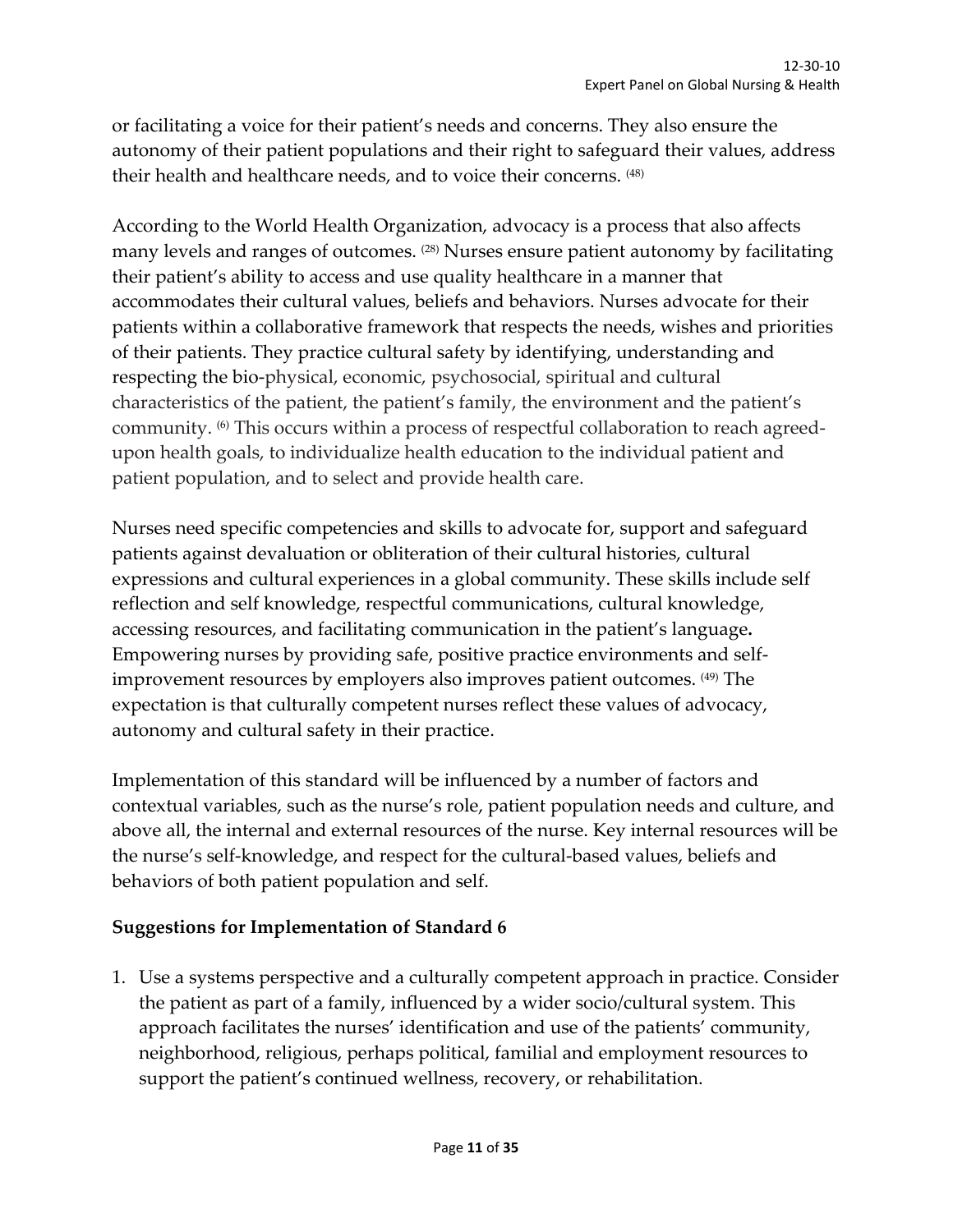- 2. Consider each patient situation as unique during initial assessment and throughout the nursing process. This requires the use of effective listening skills such as letting patients tell their stories without interruption, accepting patients' expressed needs and feelings, and eliminating all possible distracting noises or actions when interacting with patients.
- 3. Respond to needs in terms of challenges that can be addressed rather than fixed problems. Using this challenge-based approach allows nurses to identify needs and available resources that can be used to address these challenges.
- 4. Advocate for and with patients. For instance, make sure that patient or family grievances are channeled to the proper source so they can be responded to and addressed quickly and responsibly.
- 5. Protect and understand the uniqueness of all patients. For instance, nurses can create a forum at their place of employment, to examine cultural safety and service delivery, and the challenges of providing respectful interactions with their patient populations.
- 6. Provide culturally competent care. Nurses can attend on-site or online seminars, workshops, presentations, or staff education sessions on cultural competence for nurses and other healthcare providers, to inform, update, expand, and practice their interaction and responding skills with different patient populations.
- 7. When possible, accommodate the patient's cultural values, beliefs and practices during all interactions and when planning and providing nursing care. For instance, it is a practice in some cultures for providers to follow the patient's family's wishes not to disclose that a disease or condition is terminal. In these cultures, the provider will share that diagnosis with the family, who will decide where, when and how to disclose the diagnosis to the patient.

# STANDARD 7. MULTICULTURAL WORKFORCE

**Nurses shall actively engage in the effort to ensure a multicultural workforce in health care settings. One measure to achieve a multicultural workforce is through strengthening of recruitment and retention effort in the hospital and academic setting.**

Nurses have come to realize the significance of an increasingly diverse workforce as one means of addressing culturally competent care. As our population becomes increasingly diverse, so too must our workforce strive to mirror these demographic changes. While matching workforce to client populations we serve and students we teach can be an effective strategy for bridging cultural differences between nurse and client, it cannot be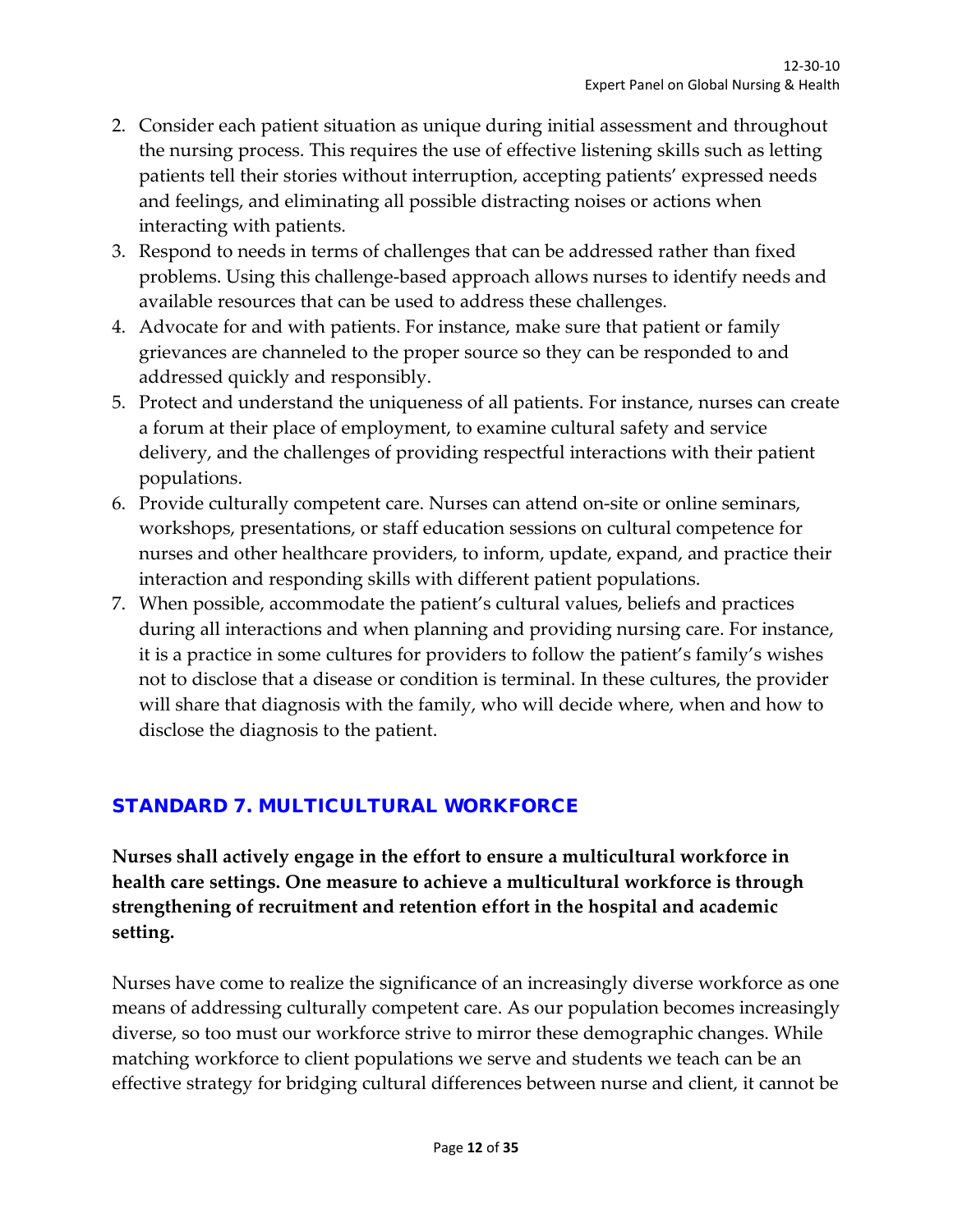the only strategy. "All nurses need to be able to provide care for clients who are not like themselves".<sup>(50)</sup> Or, in the case of nursing faculty, be prepared to create learning environments that celebrate diversity. Cultural competency is not just a good idea, it is a responsibility, and therefore must be an integral part of the fabric of our organizations, as it benefits our students, clients, and our health care institutions.

The Sullivan Commission on Diversity in the Health Care Workforce Report (51) corroborates and offers three principles to guide future activities in this area: to increase the diversity in the health professions, the culture of professional schools must change; new and non-traditional paths to the health professions should be explored; and, commitments must be at the highest levels of our government and in the private sector. Benefits of a diverse workforce include enhancement of a skill set that includes working towards cultural competency; improved access to high quality health care services; refined management of the health care system; provision of competent role models; and strengthening of the research agenda.

Increasing cultural competence within the profession requires tangible efforts to recruit and retain a diverse workforce of prospective nurses, many of whom will bring ʺindigenousʺ cultural competence to the profession which will allow for additional opportunities for the acquisition of culturally competent skills by all nurses. Furthermore, with a focus on migration, the current workforce requires a sound knowledge of diversity in order to transition to a more culturally diverse group of clinicians, educators, researchers and administrators.

In the final analysis, the ultimate goal is a health care system and workforce capable of delivering the highest quality care to every patient, regardless of race, lifestyle, gender, age, cultural background, religion, political beliefs, individuality, or English proficiency. (50)

#### **Suggestions for Implementation of Standard 7**

#### *Recruitment and Retention of Diverse Faculty and Students***:**

- 1. Identify within your academic setting, experts, key players and the resources available to assist in goal and program development in the area of recruitment and retention.
- 2. Annually contact and dialogue with culturally diverse alumni for the purpose of developing a mentoring network for support and to assist in recruitment efforts of culturally diverse graduate nurses.
- 3. Provide *prospective* faculty and students with information (preferably internet based) on diversity in your academic setting, as a recruitment tool.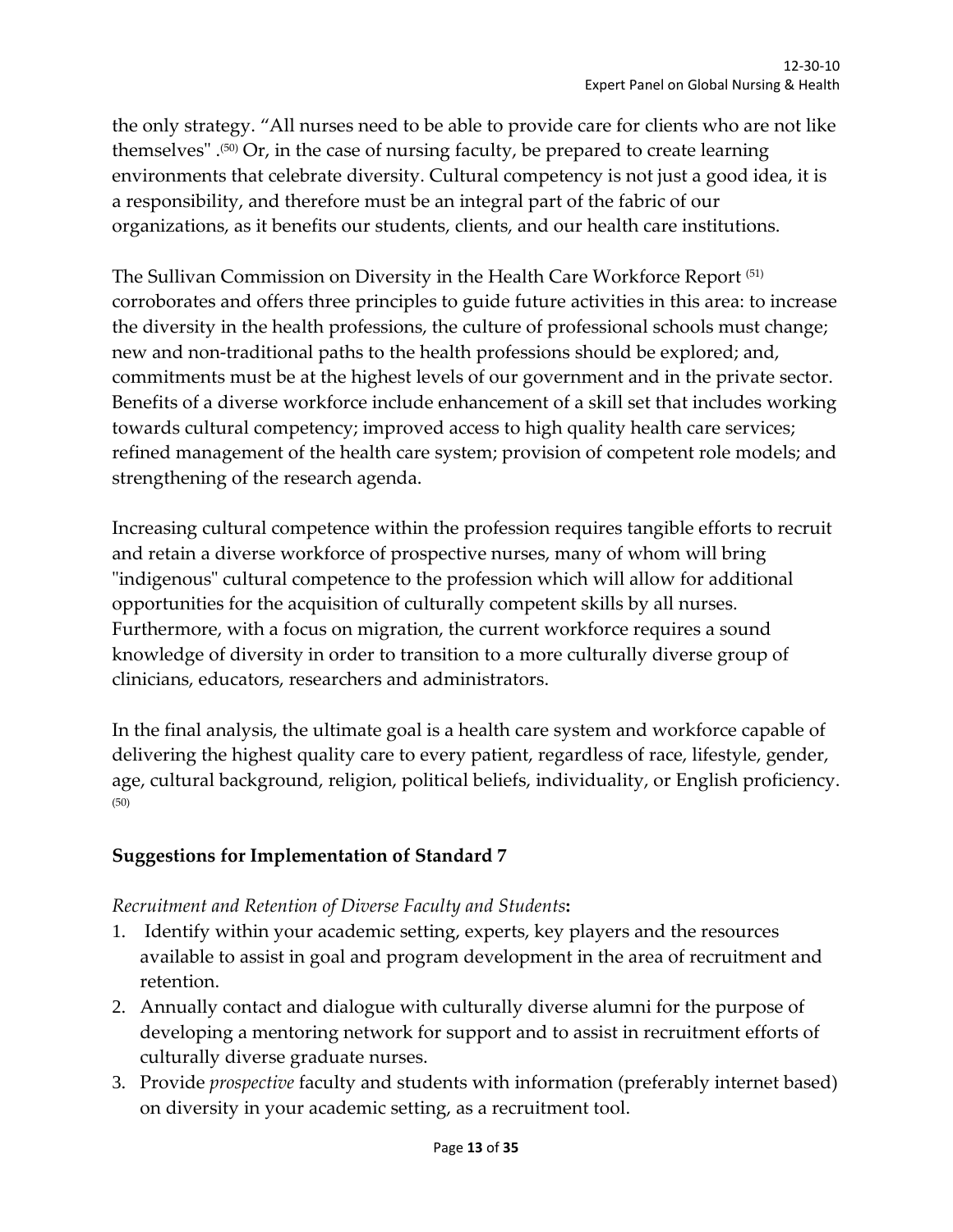- 4. Provide school program recruitment offerings for primary and secondary level students focusing on nursing as a career choice.
- *5.* Ensure faculty and student evaluations include cultural competency goals and outcomes to evaluate the success of retention efforts.
- 6. Provide *new* faculty and students, orientation content including expectations, mission statement and values, in regards to cultural diversity.
- 7. Ensure mission and philosophy statements reflect diversity values within your academic institution, focusing on respect and inclusion.
- 8. Provide annual cultural competency learning experiences including, workshops, conferences, on-line training and immersion experiences.
- 9. Encourage faculty and students to support and participate in community healthcare partnerships/projects/research, focusing on cultural diversity/or health care disparities.
- 10. Identify faculty to review curriculum for cultural competency and health disparities content annually, making recommendations accordingly.
- 11. Ensure recruiters reach out to primary and secondary school students via "Career Days" activities.

### *Recruitment and Retention of Hospital and Clinic Staff:*

- 1. Identify within your health care provider setting, experts, key players and the resources available to assist in goal and program development in the area of recruitment and retention.
- 2. Identify barriers to goals for recruitment and retention, with resultant infrastructure change.
- 3. Develop & implement a strategic plan that includes recruitment of nurses from diverse backgrounds.
- 4. Provide annual organizational cultural competency learning experiences for staff nurses.
- 5. In the case of rural or isolated provider locations with limited resources, explore technology capabilities for linking with organizations that provide cultural competency resources.
- 6. Ensure administrator and staff evaluations include cultural competency goals and outcomes to be evaluated annually.
- 7. Garner administrative support for and initiate a Cultural Competence committee of staff nurses, nurse managers and head nurses to oversee and coordinate nursing activities, programs, workshops, etc., for the purpose of raising cultural awareness and assisting staff nurses work towards achieving cultural competence in the areas of knowledge development and best practice guidelines. Topic areas might include:
	- Communication skills
	- Review of cultural competence education media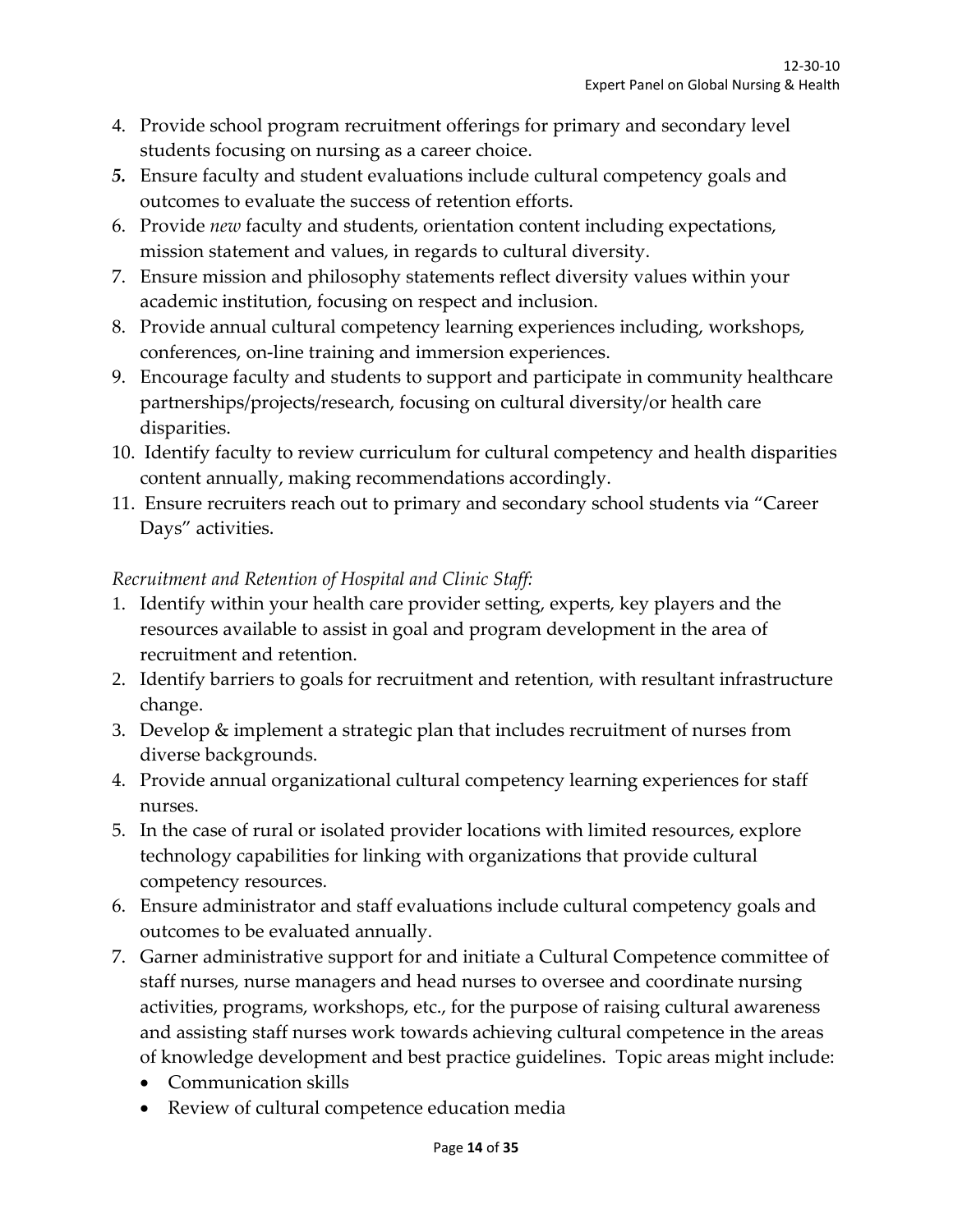- Cultural information resources (staff role models, in-house experts, books, references, etc.) for the primary populations served
- Legal, ethical and moral impact on patient care
- 8. Encourage and enable your nursing staff to support and participate in community healthcare partnerships, projects, and research, focusing on cultural diversity/or health care disparities.
- 9. Increase retention of nurses from diverse backgrounds by supporting education, practice and research efforts through grant and scholarship opportunities.
- 10. Include in your organization's new staff orientation, expectations, mission statement and values, in regards to cultural diversity. Content might include:
	- a. Practice standards for cultural competence.
	- b. Cultural competency critical thinking exercises taught via interactive videos, role play, case studies and dialogue.
	- c. Participation in cultural simulation group activities.
- 11. Examples of Specific Cultural Competency Resources:
	- a. The CLAS Standards (National Standards for Culturally and Linguistically Appropriate Services) in health care. (45)
	- b. Bafa Bafa" (53) and "BARNGA" (54) Cultural Simulations.
	- c. Culturally Competent Nursing Modules. (55)
	- d. Cultural Competency Curriculum Modules (designed for physicians, but also carries accreditation for APNs). (56)
	- e. "Coming together" (2008) DVD (57)
	- f. "Dignity and Respect: Showing our patients cultural sensitivity" (2006)DVD (58)

# STANDARD 8. EDUCATION AND TRAINING IN CULTURALLY COMPETENT CARE

**Nurses shall be educationally prepared to promote and provide culturally congruent health care. Knowledge and skills necessary for assuring that nursing care is culturally congruent shall be included in global health care agendas that mandate formal education and clinical training, as well as required ongoing, continuing education for all practicing nurses.** 

The International Council of Nurses (ICN) acknowledges the requirement for nurses to receive "appropriate initial and ongoing education and training as well as life-long learning to practice competently within their scope of practice" (59) and that those who "are major participants in the planning and direction of nursing education, nursing services, regulatory bodies, and other health related activities" (59) will responsibly fulfill this global scope of nursing education and practice. Governmental agencies, NGOs, and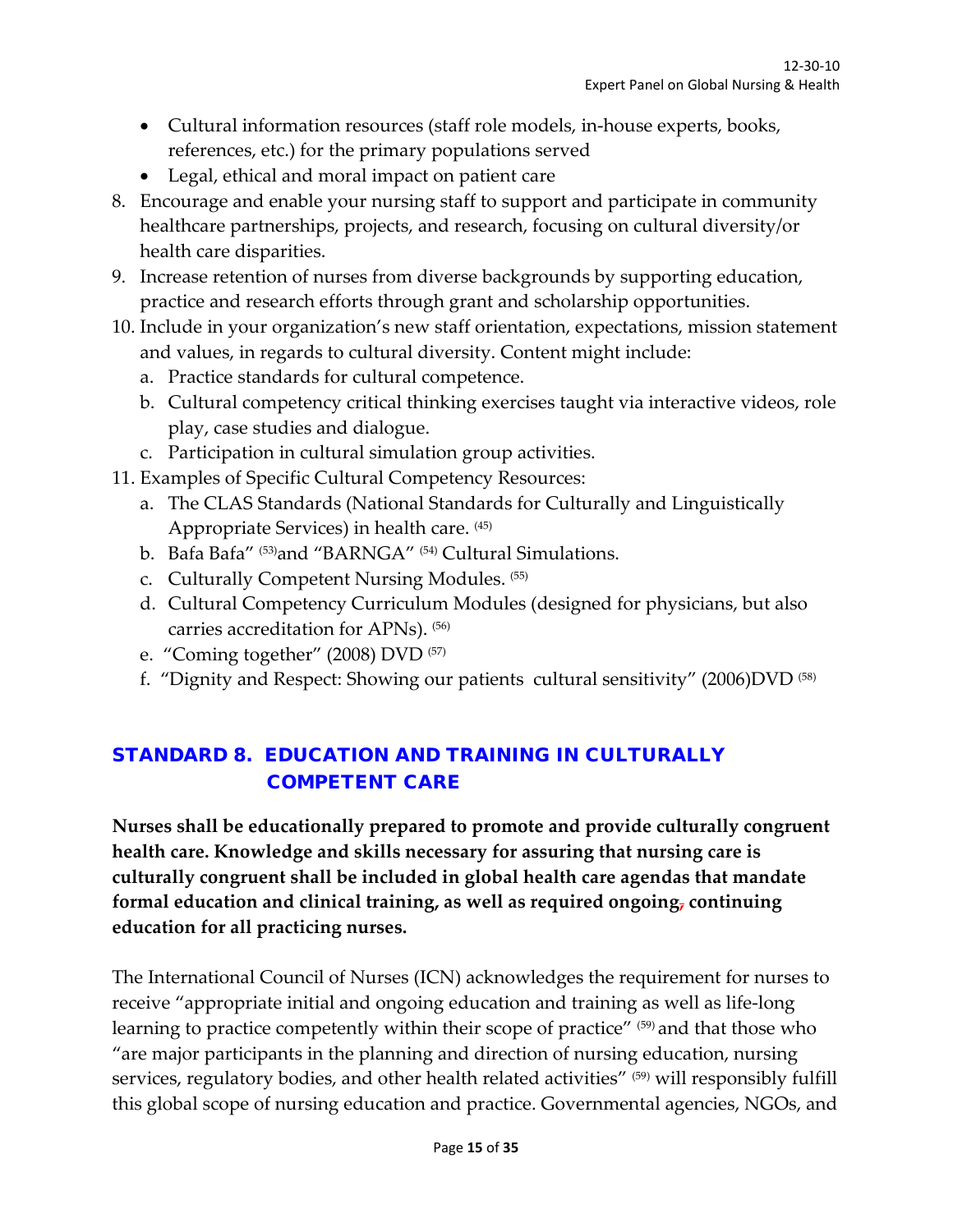national nursing associations are responsible for overseeing and regulating the education of nurses.

The ICN position supports the integration of cultural care knowledge and training for cultural competence into all levels of nursing education. In addition, continuing education of nurses in culturally competent care is increasingly becoming a requirement for accreditation of healthcare organizations by such agencies as the Joint Commission of the Accreditation of Healthcare Organizations (JACHO).<sup>(60)</sup>

Education for culturally competent care encompasses knowledge of the cultural values, beliefs, and healthcare practices of individuals and/or groups to whom they provide care. Specifically, the nurse should be prepared to conduct a cultural health assessment and subsequently provide culture-specific, optimal health care for individuals, as determined by their condition and healthcare needs.

#### **Suggestions for Implementation of Standard 8**

- 1. Use teaching strategies that:
	- a. Increase the understanding of other cultures and peoples
	- b. Increase the recognition of global sociopolitical issues that relate to health
	- c. Increase the commitment to make a difference
	- d. Provide for experiencing personal and professional growth
	- e. Contribute to professional development in the host country
	- f. Make interpersonal and intercultural connections
	- g. Develop sensitive and effective cultural competence (60)
- 2. Require that all levels of education include culturally competent care knowledge and practice skills. (61)
- 3. Include faculty in nursing education who are transcultural nursing experts in order to provide consultation, formal education, continuing education, and practice skills for culturally competent care.
- 4. Provide coursework specific to the content of cultural competency knowledge.
- 5. Integrate cultural knowledge and practice throughout nursing curricula.
- 6. Use transcultural, international, service-learning experiences that include involving students practicing in cultural environments different from their own, if resources permit.
- 7. Promote partnerships in education for culturally competent care as a strategy for increasing sensitivity and respect for other cultures. (62)
- 8. Include in the curriculum ways to establish international partnerships.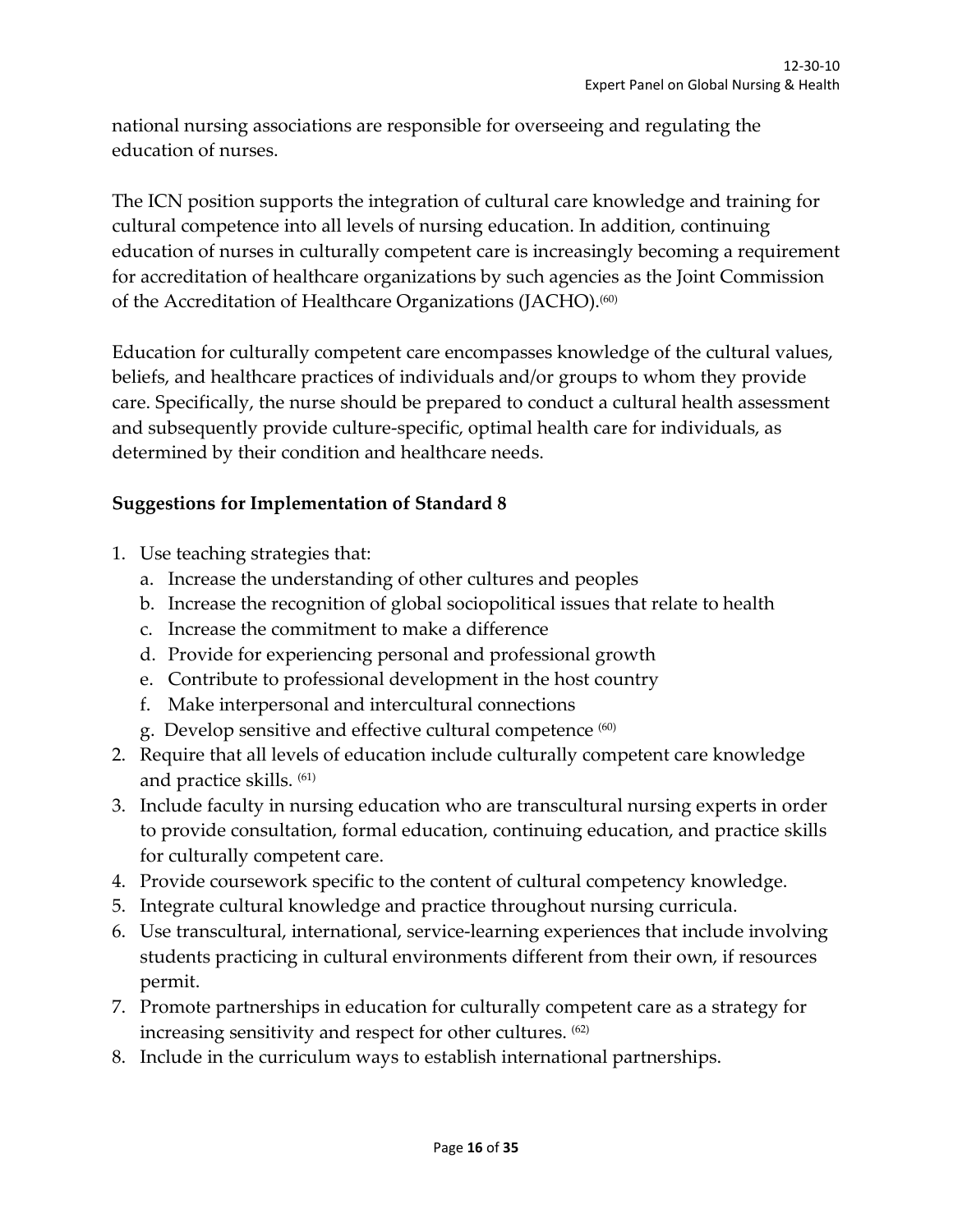- 9. Encourage faculty to develop international experience and require student projects from developed partnerships with an international nursing program, if resources permit.
- 10. Develop continuing education programs for nursing staff that provides for cultural competency training.
- 11. Conduct faculty continuing education programs that increase faculty awareness of culturally bound learning and communication styles.
- 12. Celebrate cultural differences through institutional celebrations, special events, and activities.
- 13. Establish policies for zero tolerance for discrimination.
- 14. Utilize cultural immersion exchange programs.
- 15. Utilize role models to assist students and newly graduated nurses to respond appropriately to cultural experiences and expectations.
- 16. Utilize educators and nurses in practice from diverse backgrounds to develop a mentoring network.
- 17. Identify faculty and student barriers to tolerance, and make infrastructure modifications accordingly.

## STANDARD 9. CROSS CULTURAL COMMUNICATION.

### **Nurses shall use culturally competent verbal and nonverbal communication skills to identify client's values, beliefs, practices, perceptions, and unique healthcare needs.**

Effective cultural communication demonstrates respect, dignity, and the preservation of human rights. (3) Failure in communication can easily be interpreted as bias, stereotyping, or prejudice and subsequently influence the quality of care. <sup>(30)</sup> Nurses must strive to comprehend clients' healthcare needs through effective listening, attentive body language, and use of eye contact. Other cultural nonverbal communication may include perceptions of time and space, values of modesty, touch, silence, dress, provider gender, and other unique cultural patterns and expressions.**(65)** In addition, temporality in terms of past, present, and future orientation and the willingness to share thoughts and feelings with family, friends, strangers, and healthcare providers are important.**(65)**

Familiarity with cultural context is essential for nurses to provide culturally competent communication. Cultural and environmental context refers to the totality of an event or experience that gives meaning to people's expressions, interpretations, and social interaction. (66) If a client's verbal language is unfamiliar, every attempt should be made to find a qualified interpreter, keeping in mind that cultural values, gender, age, and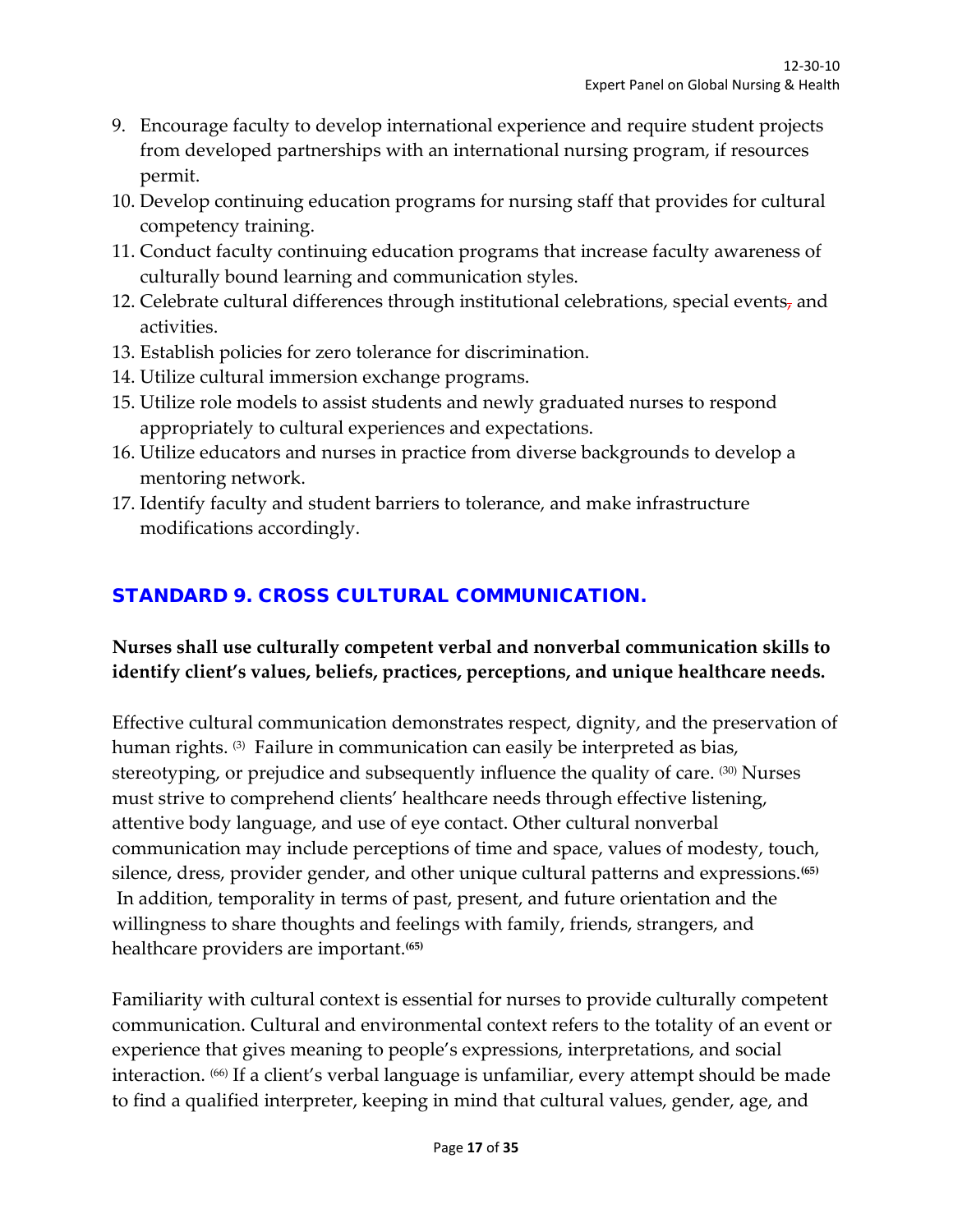socioeconomic status between the interpreter and the client influence the interpretation process. (67)

The healthcare system should make every attempt to provide resources for interpretation. Bilingual staff with specific job description to assist with interpretation is helpful. Interpreters must ensure confidentiality, be knowledgeable about healthcare language, and conduct all sessions in an ethical manner.  $\sigma$  Family members, especially children, should be used only as a last resort when qualified interpreters are not available because privacy issues and bias in interpretation are potential risks. If time and the patient's condition permits, allow the client and interpreter to have a few minutes together before conducting a thorough assessment. The nurse should be present during the assessment to observe nonverbal communication, advocate for the client, and assist the interpreter as necessary. Clinically important care-specific phrases such as "Are you having pain?" spoken in the client's language shows respect and willingness to value language and diversity.

All print and other media must be selected with respect for the client's language, cultural values, age. Before distribution, print material should be reviewed for accuracy, literacy level, and offensive language and pictures by individuals from the intended audience.

## **Suggestions for Implementation of Standard 9**

- 1. Train nurses in interviewing clients from diverse cultures as part of orientation programs.
- 2. Provide resources for translation and interpretation within the organization, when possible.
- 3. Provide accessible references for nurses to learn about specific cultures, ethnohistories, and common language terms for groups represented in the clinical setting.
- 4. Provide print and other media in the client's preferred language.
- 5. Encourage nurses to observe for culturally specific paralanguage variations such as voice volume, tone, intonation, reflections, and willingness to share thoughts and feelings.
- 6. Include discussions on culturally specific values, beliefs, and practices in meetings and during in-service and continuing education programs.
- 7. Develop skills in using interpreters.
- 8. In hospitals, clinics, and other healthcare organizations, symbols and pictograms should be used whenever possible.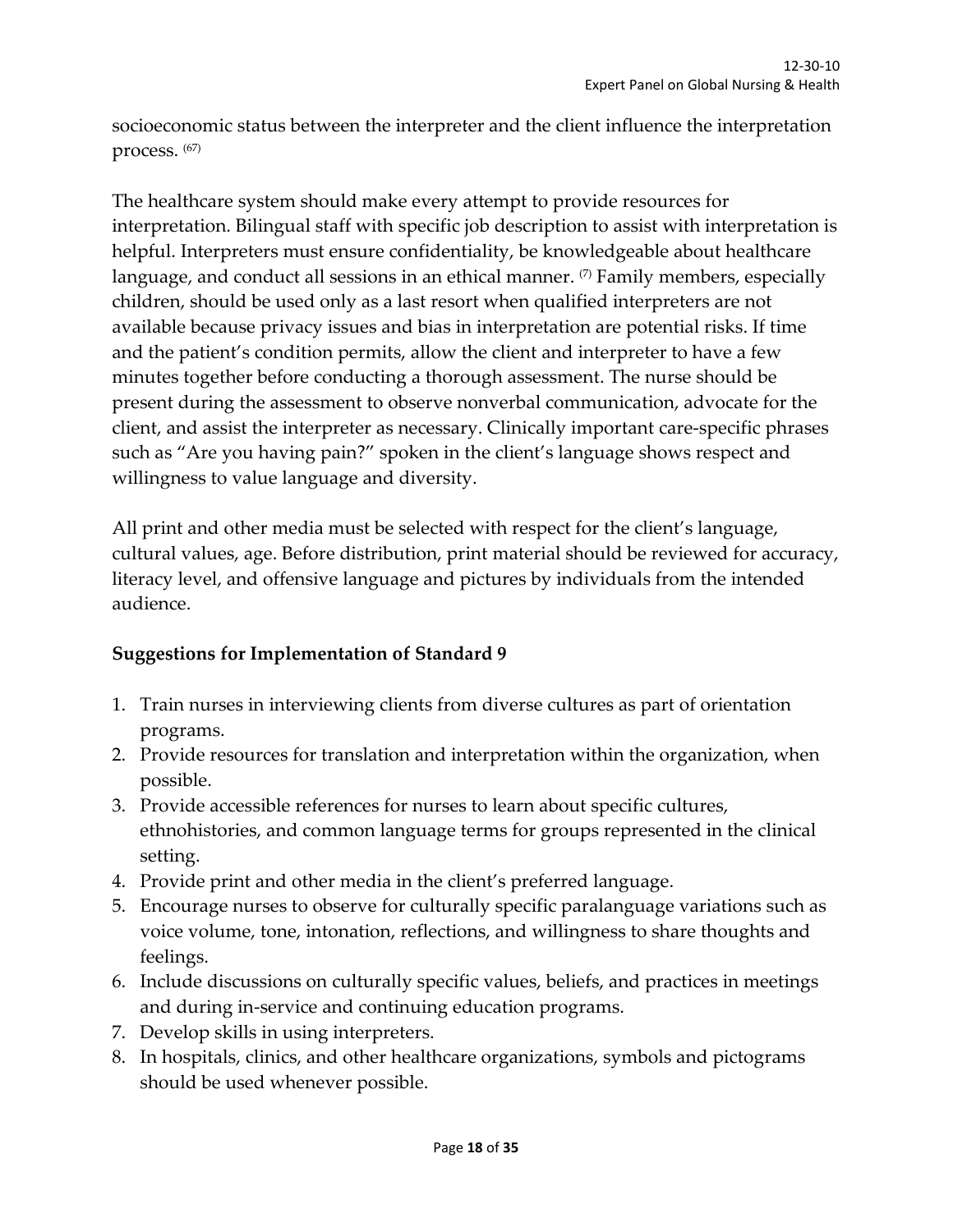- 9. Provide clients with educational and discharge materials that are translated into their preferred language.
- 10. Use pain scales in the preferred language of the client and faces scales of the ethnicity of the client.
- 11. Continuously collect cultural data on assessments.
- 12. Resist judgmental attitudes such as "different is not as good".
- 13. Recognize that the nurse's beliefs and values may not be the same as the client's.

## STANDARD 10. CROSS CULTURAL LEADERSHIP

## **Nurses shall have the ability to influence individuals, groups and systems to achieve positive outcomes of culturally competent care for diverse populations.**

Nurses should be grounded in an understanding of the social and cultural determinants of health and the knowledge that human ailments are reflective of longstanding social inequities. (68-72) Culturally competent nursing leadership promotes changes in self, other professionals and organizations to achieve positive health outcomes for individuals, families, communities and populations. Nurses should take a leadership role in designing organizational policies and systems of care that strive for equity in access to high quality care and treatment, protection of human rights, advocacy for social justice and achievement of optimal outcomes of care in diverse populations. Nurses should be actively engaged and facilitate involvement of their organizations in community development and empowerment through local, national and international partnerships.(8)

Inherent in cross cultural leadership is the commitment to ongoing self- development in cultural competence. Cross cultural leadership requires self-awareness and selfreflection, sensitivity to cultural differences, and adaptability to various contexts of care. Nurses use leadership skills to implement system-wide programs for staff development in order to promote organizational cultural competence. Nurses need to assume a leadership role in promoting research and integration of best evidence in health promotion and care of culturally diverse patients and communities. (73)(74) Nurses should ensure adherence to national and international standards of health care and evidencebased practice, and model culturally competent adaptation of these standards to different life contexts of individuals, families and communities. (75)

#### **Suggestions for Implementation of Standard 10**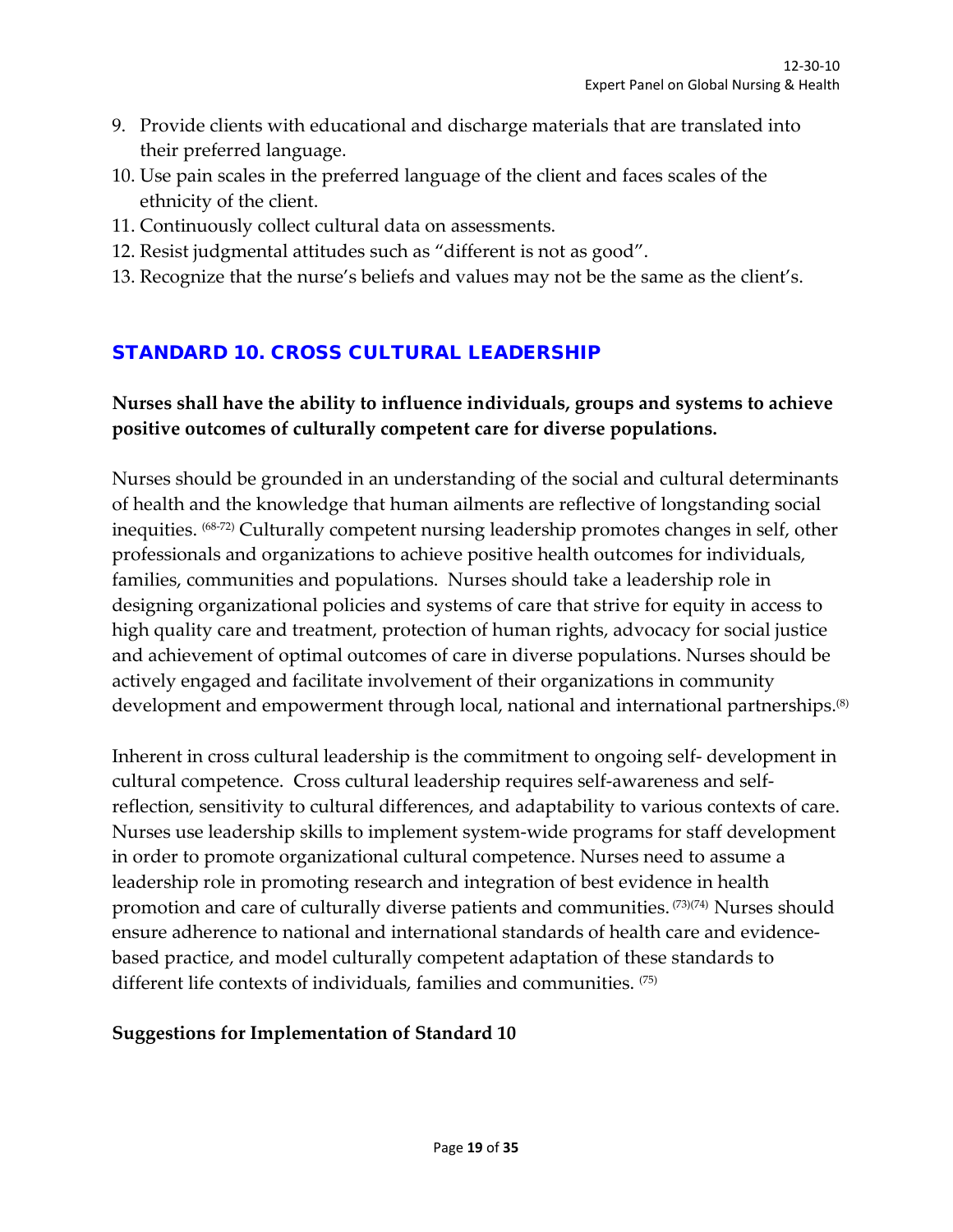- 1. Implement system-wide interdisciplinary programs for cultural competence development of organizational staff.
- 2. Implement culturally and linguistically appropriate care services responsive to the needs of the community (data collection of race/ethnicity and socioeconomic data on patients and communities, translation and interpretation services, patient navigators, accessible and affordable services).
- 3. Create collaborative partnerships to facilitate community participation in governance, organizational investment in the health of its communities and effective communication between providers and organizations, and the community of diverse consumers.
- 4. Establish systems for coordination care services with different healthcare organizations, government and non-governmental agencies, healthcare providers and lay communities in local, national and global contexts.
- 5. Develop monitoring system of assessing staff cultural competence, evaluating effectiveness of policies and programs, and patient and community satisfaction with care services specific to care equity and elimination of health and healthcare disparities.
- 6. Establish policies and systems to ensure quality improvement in care effectiveness of staff and the organization in addressing care needs of diverse patients and communities.
- 7. Provide support for staff participation in collaborative outcomes research, translational research, and in integrating best evidence in care services specific to diverse patient populations.

#### *For Staff Nurses:*

- 1. Participate in training and mentoring of other multidisciplinary staff and subordinates in cultural competent care.
- 2. Engage in collaborative development of organizational policies and protocols to implement cultural competent care.
- 3. Participate in community activities, professional associations and organizational initiatives to promote delivery of culturally competent care.

#### STANDARD 11: POLICY DEVELOPMENT.

**Nurses shall have the knowledge and skills to work with public and private organizations, professional associations and communities to establish policies and standards for comprehensive implementation and evaluation of culturally competent care.**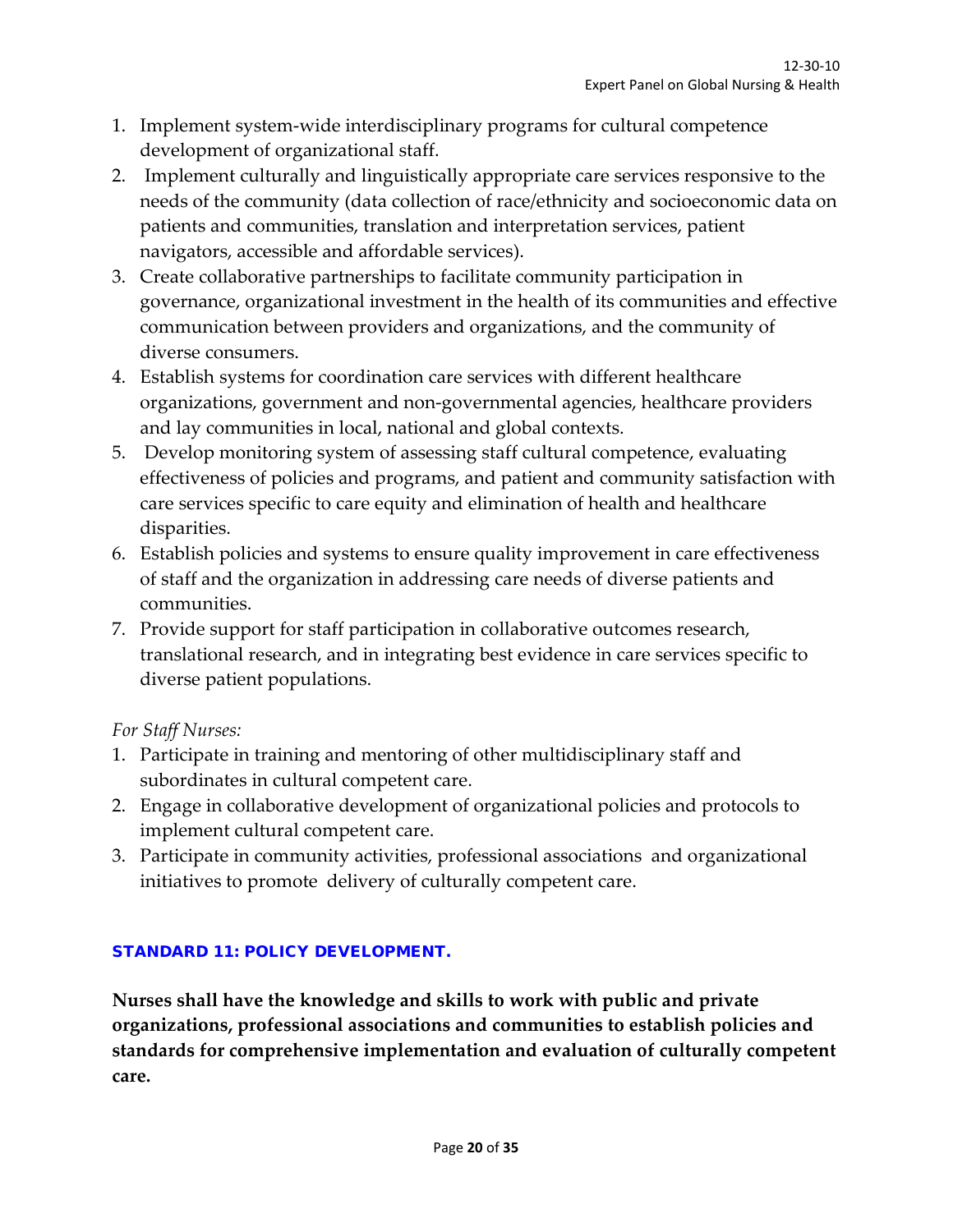Cultural competency needs a multi-level approach with assessments and interventions needed at the individual, organizational, group, and societal levels. Elimination of national and global health disparities necessitates changing healthcare delivery and social systems through policy development. <sup>(8)</sup> Policies have greater impact on changing systems and health of populations. Health achievement especially for vulnerable groups is intimately linked with socioeconomic, political situations and ecological factors with consequent cumulative risks to health. (68) (69) (76)

Nurses should have the understanding of the sociopolitical structure and processes of policy making. Nurses should have the ability to work with different groups and organizations to establish policies addressing social and environmental inequities and disparities in health care. (77) (78) Involvement with professional and civic organizations provides a forum for understanding broad social issues affect health of populations and developing the skills in building effective coalitions at local, national and global arenas to effect change. (73)

## **Suggestions for Implementation of Standard 11**

- 1. Establish the structure and policies to reward membership and engagement of nurses in professional and civic organizations.
- 2. Develop programs and initiatives to facilitate involvement of the organization and nurses in communities.
- 3. Develop a system for linking nurses with appropriate mentors in the political process of policy development.
- 4. Implement continuing education programs to develop leadership and collaborative skills of nurses.
- 5. Build a forum to develop social consciousness of nurses and the capacity to evaluate programs and policies at the organizational and societal level.

#### *For Staff Nurses*:

- 1. Participate in organizational committees to develop culturally competent delivery of services.
- 2. Increase own awareness of responsiveness of organizational and government policies to care needs of diverse patients.
- 3. Engage in community activities to identify the caring needs and gaps in care services from the community.
- 4. Use organizational leadership structure to create policies and protocols that address needs of diverse populations.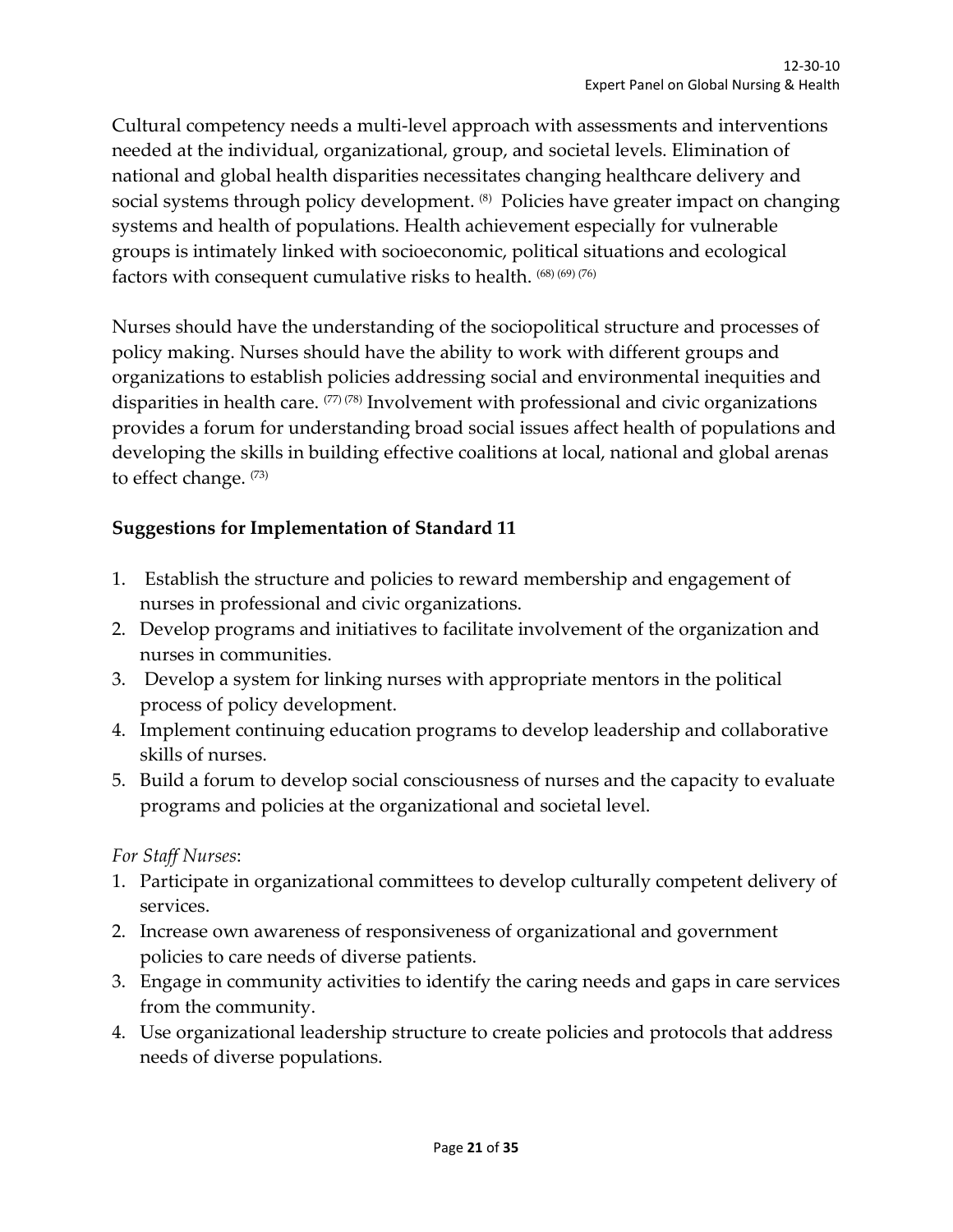## Standard 12: Evidence-Based Practice and Research

**Nurses shall base their practice on interventions that have been systematically tested and shown to be the most effective for the culturally diverse populations that they serve. In areas where there is a lack of evidence of efficacy, nurse researchers shall investigate and test interventions that may be the most effective in reducing the disparities in health outcomes.** 

Evidence-based practice is an approach that bases clinical and administrative decisions and practice strategies on a combination of three sources of evidence: the best available research findings, clinical expertise, and patient values. (79)(80) The goal of evidence-based practice is to use the most effective nursing interventions to improve the health outcomes of the patients and clients. (81) To date, however, very few studies have used randomized controlled trials, which yield the higher levels of research evidence, to test culturally congruent interventions. Nevertheless, a large body of qualitative research has investigated cultural variations in healthcare values, beliefs, and practices that can guide the nurse in providing culturally congruent care.

In order to reduce disparities in health outcomes,<sup>(82)</sup> nurse researchers need to conduct significantly more studies of effective interventions. Most cultural are descriptive and exploratory in nature and currently are providing the basis for future intervention studies. The need is increasingly urgent to determine which interventions are the most effective for patients, who may have a unique set of health values, beliefs and practices, as well as social and political circumstances influencing health status. In addition, the consequences of globalization and political unrest have caused large migrations of peoples to areas where the healthcare professionals are not familiar with patients' ways of preserving health and treating illness. Nurse researchers have the ability and obligation to provide nurses with systematically-tested, clinically useful and effective interventions for culturally diverse populations.

#### **Suggestions for Implementation of Standard 12**

- 1. Provide nursing staff with resources, such as, in-service classes or consultations, on improving library search skills for research studies.
- 2. Utilize librarian of local health science library to assist staff improve their skills in performing literature searches for evidence-based practice and nursing research studies.
- 3. Provide nursing staff with resources, such as consultation and mentoring with local nursing faculty, for improving research critique skills of the staff.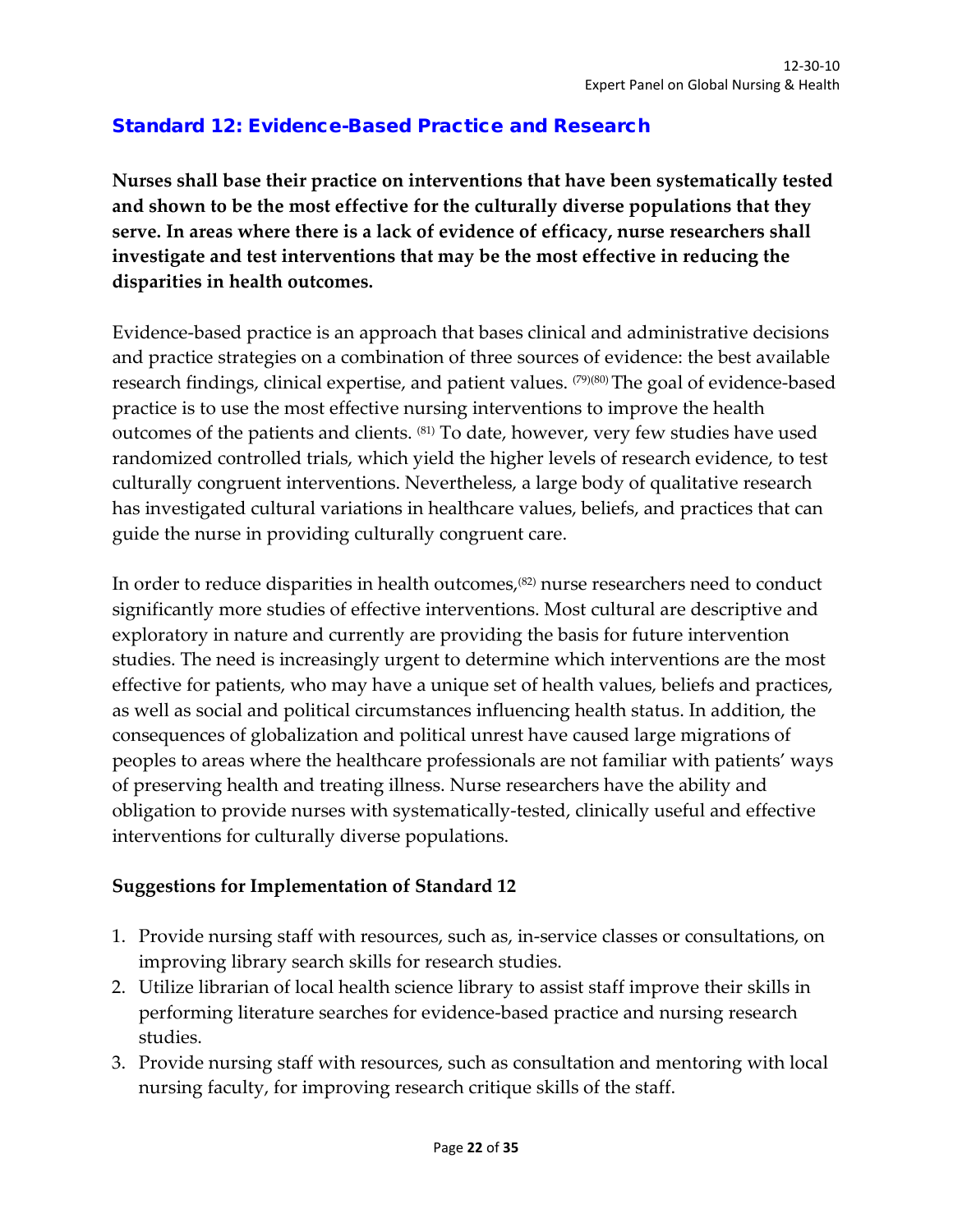- 4. Establish unit-based, evidence-based practice journal clubs for staff nurses to review the cross cultural nursing and health literature.
- 5. Establish unit-based, evidence-based committees so that staff nurses can monitor patient satisfaction of clients from diverse cultural backgrounds and assess efficacy of care given.
- 6. Establish unit-based, evidence-based committees for staff nurses to investigate a cross cultural nursing problem that is unique to their unit.
- 7. Staff nurses can utilize research-based practice protocols developed by specialty organizations as guides. (83)
- 8. Form interdisciplinary team to develop a quality improvement project or research study, which capitalizes on varied areas of expertise in the research process.
- 9. Consult with local faculty for expertise in research process and study design.
- 10. Develop faculty teams of researchers to capitalize on varied expertise and to apply for funding.
- 11. Develop networks with clinical facilities with high proportions of patients from diverse populations in order to have sites for conducting research.
- 12. Participate with nursing colleagues in specialty organizations to establish a national agenda for transcultural/cross cultural nursing research to guide both educators and clinicians in selecting critical problems that need investigation.
- 13. Collaborate with national and international colleagues to design and implement large scale intervention studies of cultural phenomena.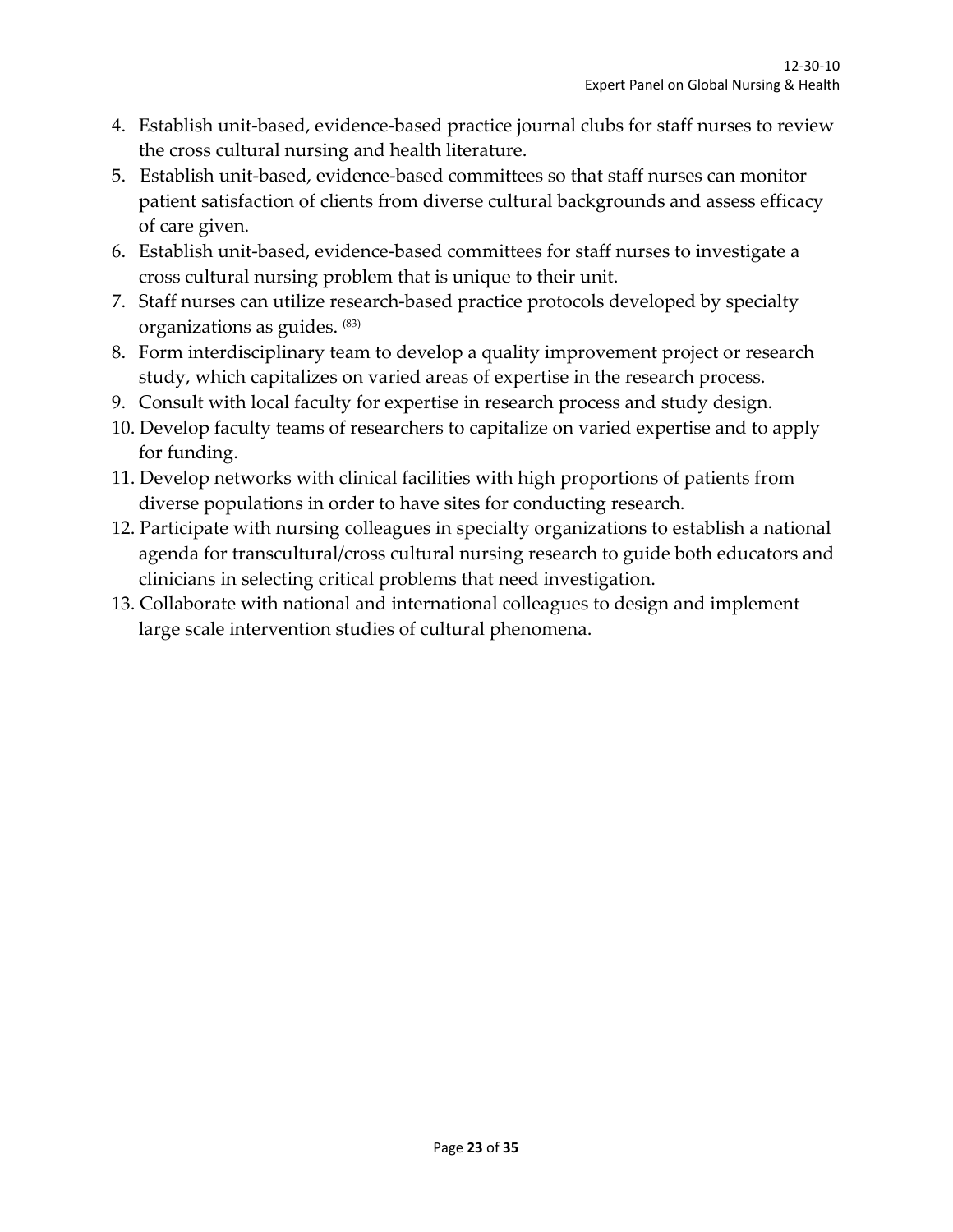### GLOSSARY OF TERMS AND DEFINITIONS

**Advocacy:** "One of the most important roles of the nurse is to be a patient advocate--to protect the interests of patients when the patients themselves cannot because of illness or inadequate health knowledge."(84)

**Autonomy for Culturally Congruent Health Care:** The ability of the health care provider to make decisions on the use and quality of healthcare that accommodates personal cultural values, beliefs and behaviors.\*

**Cross-Cultural:** Any form of activity between members of different cultural groups; or, a comparative perspective on how cultural differences and similarities shape human behaviors and events.(85) (86) (87)

**Culture:** " Culture refers to integrated patterns of human behavior that include the language, thoughts, communications, actions, customs, beliefs, values, and institutions of racial, ethnic, religious, or social groups."(88) "The totality of socially-transmitted behavior patterns, arts, beliefs, values, customs, lifeways, and all other products of human work and thought characteristics of a population of people that guides their worldview and decision making. These patterns may be explicit or implicit, are primarily learned and transmitted within the family, and are shared by the majority of the culture."(89) (90) Cultural patterns can also be transmitted from outside the family by means of pressures exerted by society.

**Cultural and Linguistic Competence:** "The way a client perceives illness, the specific disease and its associated symptoms are tied to the client's underlying cultural values and beliefs."<sup>(91)</sup> "A set of congruent behaviors, attitudes, and policies that come together in a system, agency, or among professionals that enables effective work in cross-cultural situations." (88) [Cultural] "competence implies having the capacity to function effectively as an individual and an organization within the context of the cultural beliefs, behaviors, and needs presented by consumers and their communities."<sup>(88)</sup> Interpretation involves the *verbal* explanation of words or concepts from one language to another; whereas, translation refers to the rendering of a *written* document from one language to another. "The capacity of an organization and its personnel to communicate effectively, and convey information in a manner that is easily understood by diverse audiences including persons of limited English proficiency, those who have low literacy skills or are not literate, individuals with disabilities, and those who are deaf or hard of hearing. Linguistic competency requires organizational and provider capacity to respond effectively to the health and mental health literacy needs of populations served.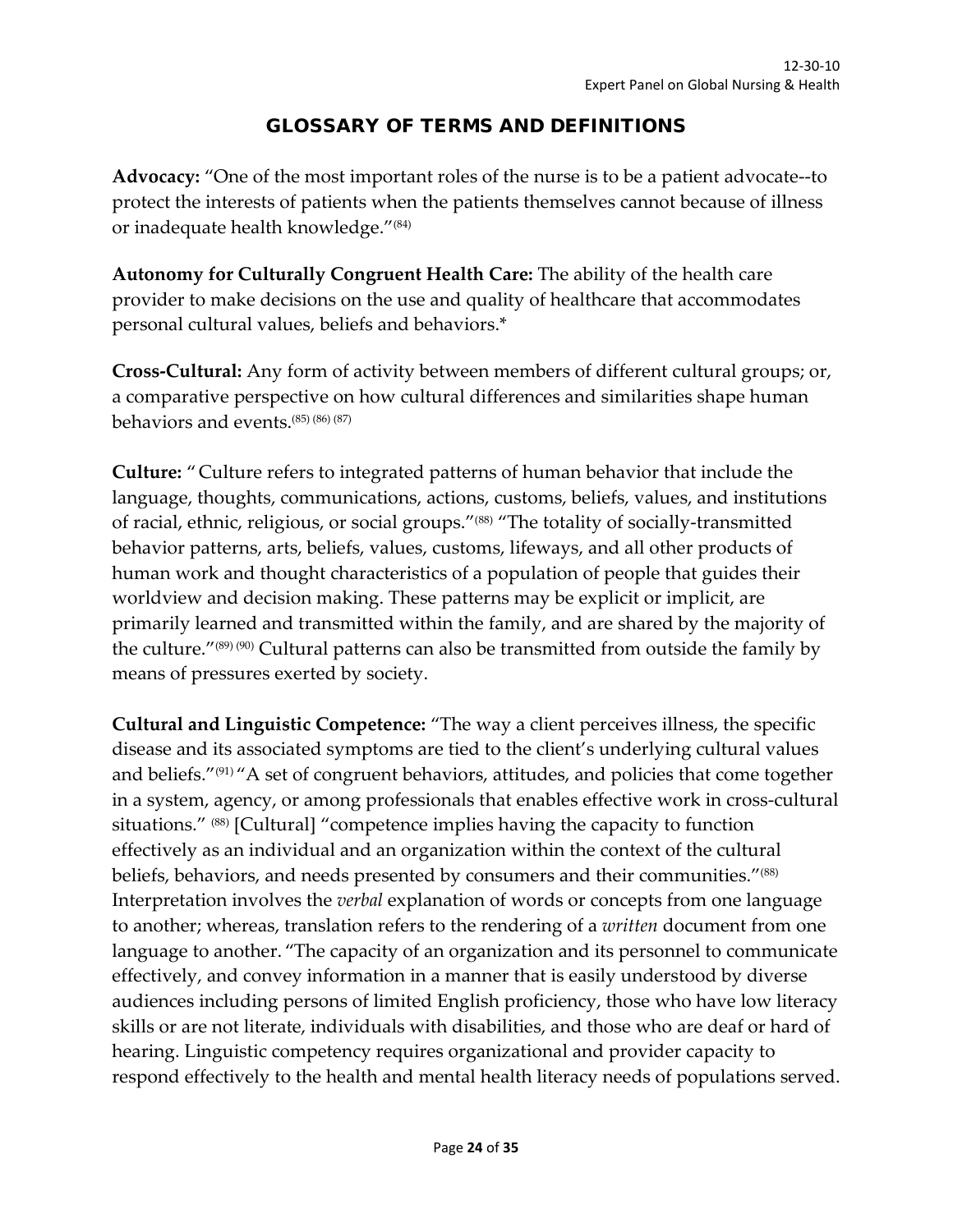The organization must have policy, structures, practices, procedures, and dedicated resources to support this capacity."(92)

**Cultural Congruence:** Cultural congruence is the understanding and application of acceptable beliefs, ideas, and practices that result in an interpersonal, social, and intercultural understanding and acceptance of differences and similarities of all peoples within a worldview.\*

**Cultural Safety**: Health care practices that identify, understand and respect the biophysical, economic, psychosocial, spiritual and cultural characteristics of the patient, the patient's family, the environment and the patient's community. Safety occurs within a process of respectful collaboration to reach agreed-upon health goals, to individualize health education to the individual patient and patient population, and to select and provide health care. Culturally safe practices by the nurse protect patients against devaluation or obliteration of their cultural histories, cultural expressions and cultural experiences.(93)

**Diverse populations:** Individuals, significant others and communities that represent the variety of populations, beliefs, cultures, ethnic groups, and representational societies from which they emanate.\*

**Empowerment:** Increasing the ability or opportunity of patients and their families to be in control of their health, spiritual, political, social and/or economic destinies.\*

**Ethnocentrism**: A universal tendency to believe that one's own culture and worldview are superior to another's. In the healthcare arena, it can prevent effective therapeutic communication when the healthcare provider and client are of different cultural or ethnic groups and each perceives their own culture to be superior. \*

**Evidence-Based Practice:** The practice of health care in which the practitioner systematically finds, appraises, and uses the most current and valid research findings as the basis for clinical decisions.  $(94)$  "The integration of the best research evidence [combined] with clinical expertise, and patient values." (95) Evidence-based Nursing is an approach to professional nursing practice that bases relevant decisions and practice strategies on the best available evidence, including research findings and, as appropriate, other credible, verifiable facts, data, or sources.  $(96)$ 

**Multicultural:** A concept or philosophy that recognizes that all cultures have a value of their own and must be equally represented or recognized in the broader society or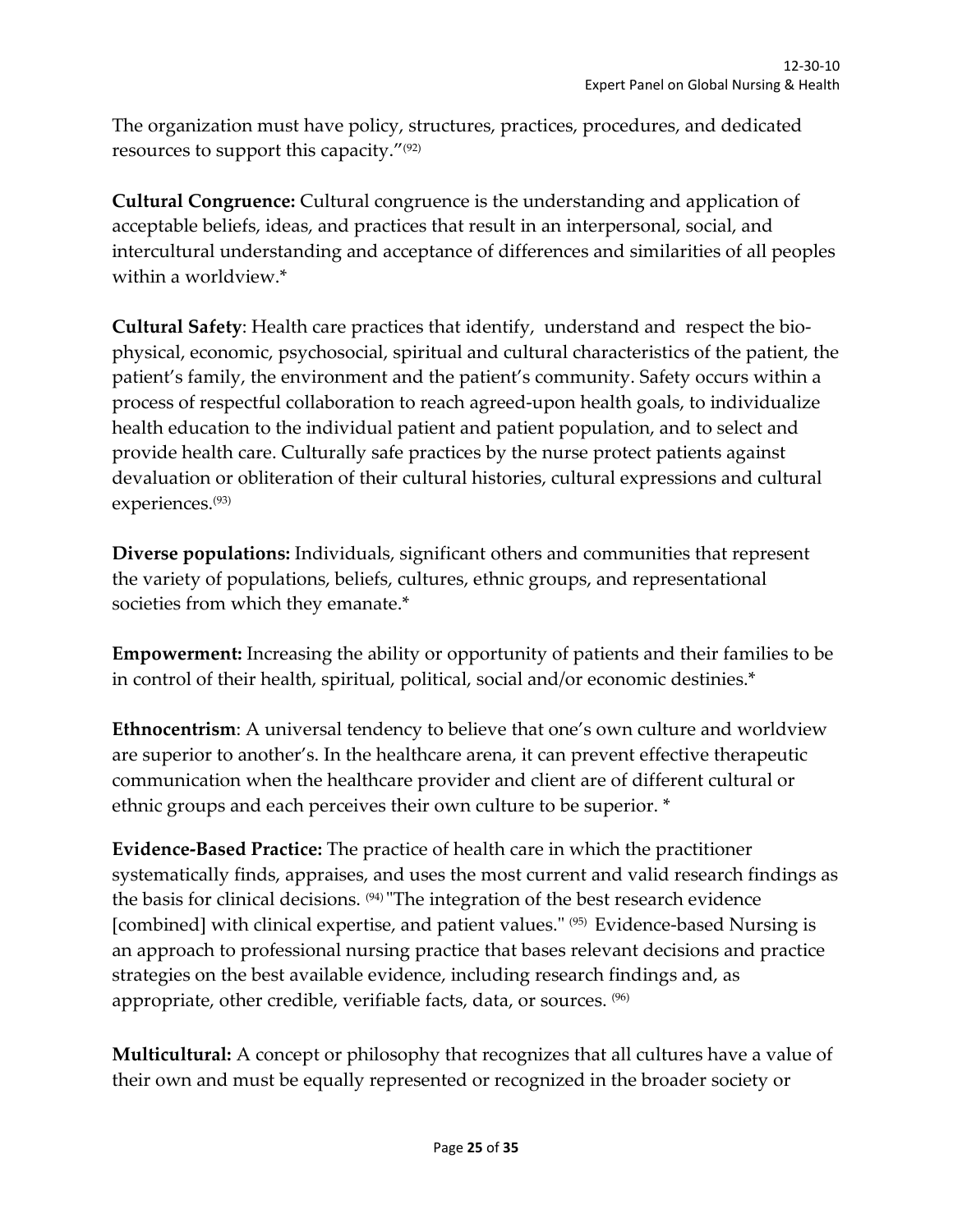international context, and encourages enlightenment of others in the worthwhile contributions to society by those of diverse ethnic backgrounds.(85( (86) (87)

**Nonverbal communication**: The forms of communication that include use of eye contact, facial expressions, use of touch, body language, spatial distancing, acceptable greetings, temporality in terms of past, present, or future orientation of worldview, clock versus social time, and the degree of formality in the use of names.<sup>(97)</sup> These forms of non-verbal communication often vary among cultures.

**Nursing:** "A health care profession that encompasses autonomous and collaborative care of individuals of all ages, families, groups and communities, sick or well and in all settings. Nursing includes the promotion of health, prevention of illness, and the care of ill, disabled and dying people. Advocacy, promotion of a safe environment, research, participation in shaping health policy and in patient and health systems management, and education are also key nursing roles."(98)

**Race and Ethnicity:** Ethnicity is a cultural characteristic that connect a particular group or groups of people. Ethnicity is sometimes used as interchangeably with race. While ethnicity and race are related concepts, the concept of ethnicity is rooted in the idea of societal groups, marked especially by shared nationality, tribal affiliation, religious faith, shared language, or cultural and traditional origins and backgrounds."<sup>(99)</sup> Race is rooted in the idea of biological classification according to morphological features such as skin color or facial characteristics. Conceptions of race as well as specific racial groupings are often controversial due to their political and sociological uses and implication. In English, ethnicity focuses more upon the connection to a perceived shared past and culture. In other languages, the corresponding terms for ethnicity and nationhood can be closer to each other.\*

**Stereotype**: A simplified standardized conception, image, opinion, or belief about a person or group. Stereotypes are qualities assigned to an individual or group of people related to their nationality, ethnicity, sexuality, socioeconomic status, and gender, among others. Most often they are negative generalizations. A healthcare provider who fails to recognize individuality within a group is stereotyping.(100)

**Transcultural**: A descriptive term implies that concepts transcend cultural boundaries or are universal to all cultures, such as caring, health, and birthing. In contrast crosscultural refers to a comparative perspective on cultures to generate knowledge of differences and similarities.(85) (86) (87)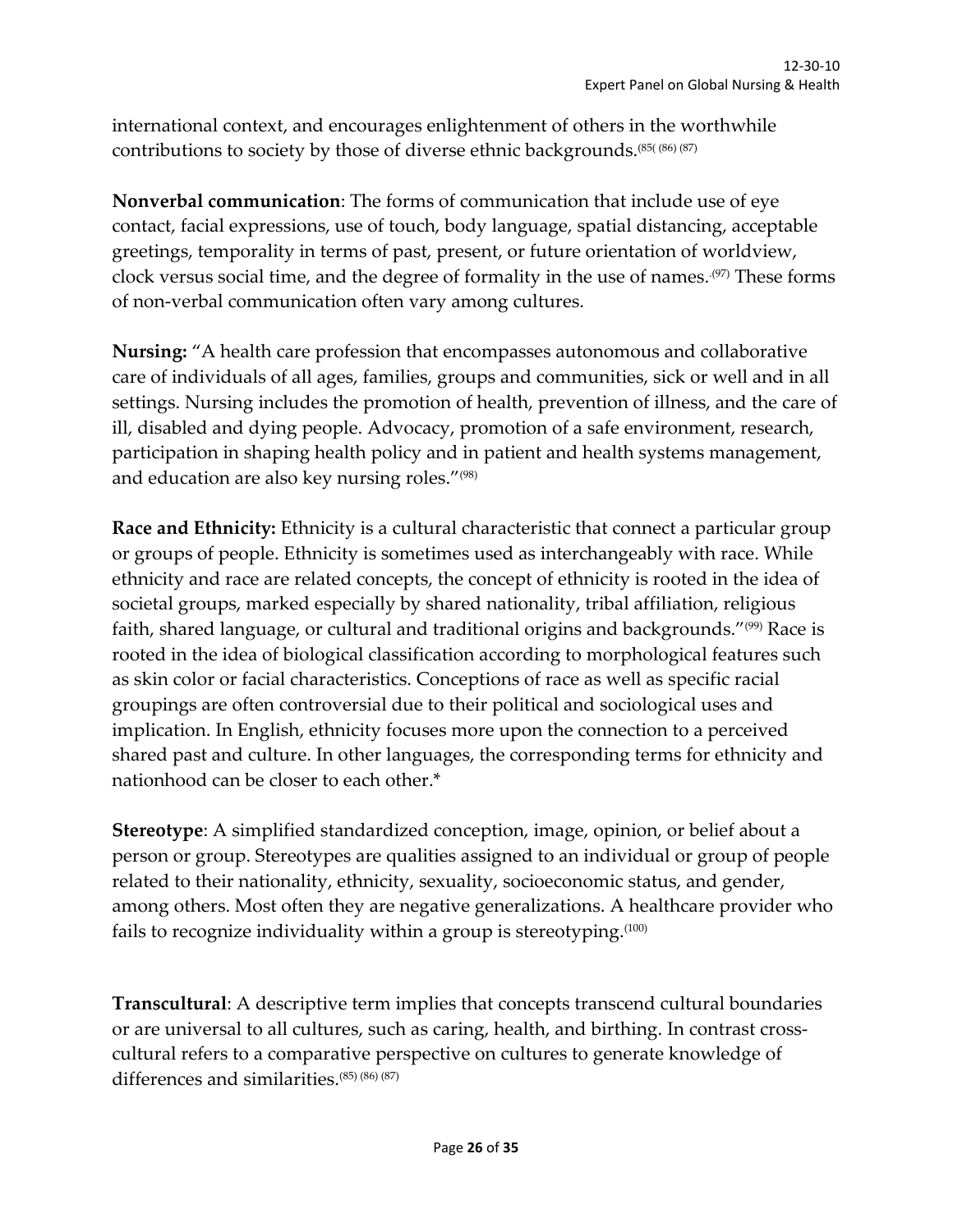**Translation versus Interpretation**: The key difference between translation and interpretation lies within the choice of communication channel. Translation deals with written communication, while interpretation involves the spoken word.<sup>(92) (101)</sup> See also Cultural and Linguistic Competence.

**Verbal communication**: "The form of communication that includes the dominant language and dialects, contextual use of the language, and paralanguage variations, such as voice volume and tone, intonations, reflections, and willingness to share thoughts and feelings."(97)

Note: \*Provided by the Task Force on Cultural Competencies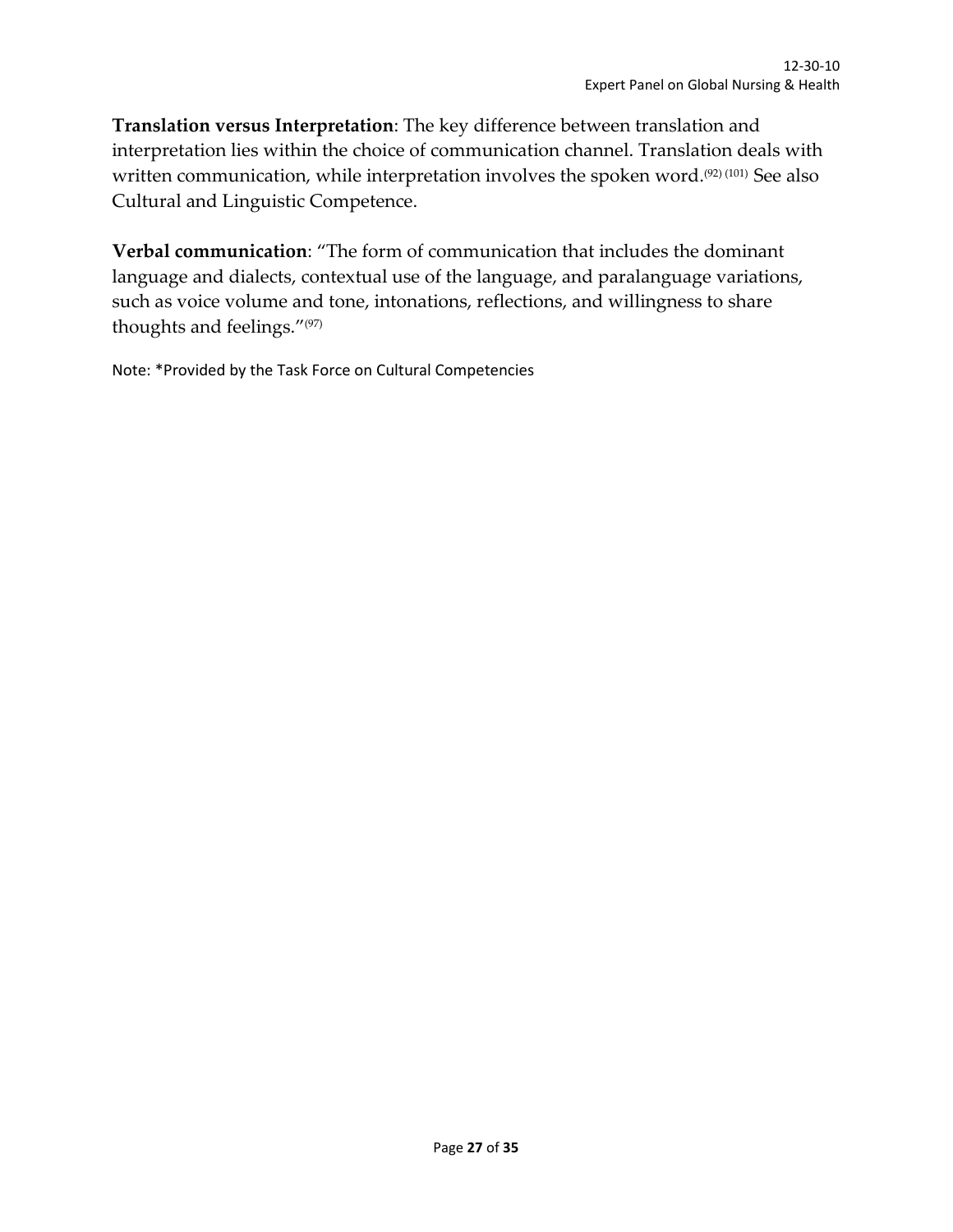#### References

- 1. Rawls, John. (1971). *[A Theory of Justice](http://en.wikipedia.org/wiki/A_Theory_of_Justice)*. Cambridge, MA: Belknap Press of Harvard University Press.
- 2. Rosenkoetter, MM & Nardi, DA (2007) American Academy of Nursing Expert Panel on Global Nursing and Health: White Paper on Global Nursing and Health. [Academia Americana de Enfermería, Panel de Expertos en Enfermería Global y Salud: Documento de Opinión en Enfermería Global y Salud] *Journal of Transcultural Nursing, 18*, (4). pp. 305-315.
- 3. Miller, JE, Leininger, M, Leuning, C, Pacquiao, DF, Andrews, M, & Ludwig-Beyer, P. (2008). Transcultural Nursing Society Position Statement on Human Rights. *Journal of Transcultural Nursing*, *19* (1). pp. 5-8.
- 4. United Nations. (2008). Office of the High Commissioner for Human Rights. *Universal Declaration of Human Rights*: *Dignity and Justice for All of Us*. Accessed on October 29, 2010. from <http://www.unhchr.ch/udhr/lang/eng.htm>
- 5. International Council of Nurses. Position Statements. (2006). *Nurses and Human Rights.* Accessed on October 29, 2010 from<http://www.icn.ch/pshumrights.htm>
- 6. Nursing Council of New Zealand. Code of Conduct for Nurses, November 2009. Accessed October 29, 2010 from <http://www.nursingcouncil.org.nz/download/48/code-of-conduct-nov09.pdf>.
- 7. National Association of Social Workers. (2001). *Standards for Cultural Competence in Social Work Practice.*  Retrieved October 29, 2010 from [http://www.socialworkers.org/sections/credtials/cultural\\_comp.asp](http://www.socialworkers.org/sections/credtials/cultural_comp.asp)
- 8. World Health Organization. *Alma-Ata 1978: Primary Health Care, USSR, 6-12 September 1978.* Geneva, WHO, 1979, reprinted 1983 ("Health for All" Series, No. 1)
- 9. American Nurses Association. Code of Ethics with Interpretive Statements. Accessed October 29, 2010 fro[m http://nursingworld.org/ethics/code/protected\\_nwcoe813.htm](http://nursingworld.org/ethics/code/protected_nwcoe813.htm)
- 10. International Council of Nurses [ICN] (2006). *The ICN Code of Ethics for Nurses*. Geneva, Switzerland. Author. Accessed on October 29, 2010 from<http://www.icn.ch/icncode.pdf>
- 11. American Association of Colleges of Nursing. (2008). *Tool Kit of Resources for Cultural Competency Education for Baccalaureate Nurses.* Retrieved on November 6, 2010 from: <http://www.aacn.nche.edu/Education/pdf/toolkit.pdf>
- 12. Fahrenwald, NL. (2003). Teaching social justice. *Nurse Educator*, *28* (5)*,* Sept/Oct.
- 13. American Association of Colleges of Nursing. (2008). *The Essentials of Baccalaureate Education for Professional Nursing Practice.* Washington, DC: American Association of Colleges of Nursing.
- 14. Manthey, M. (2008). Social justice and nursing: The key is respect. *Creative Nursing, 14* (2), 62-65.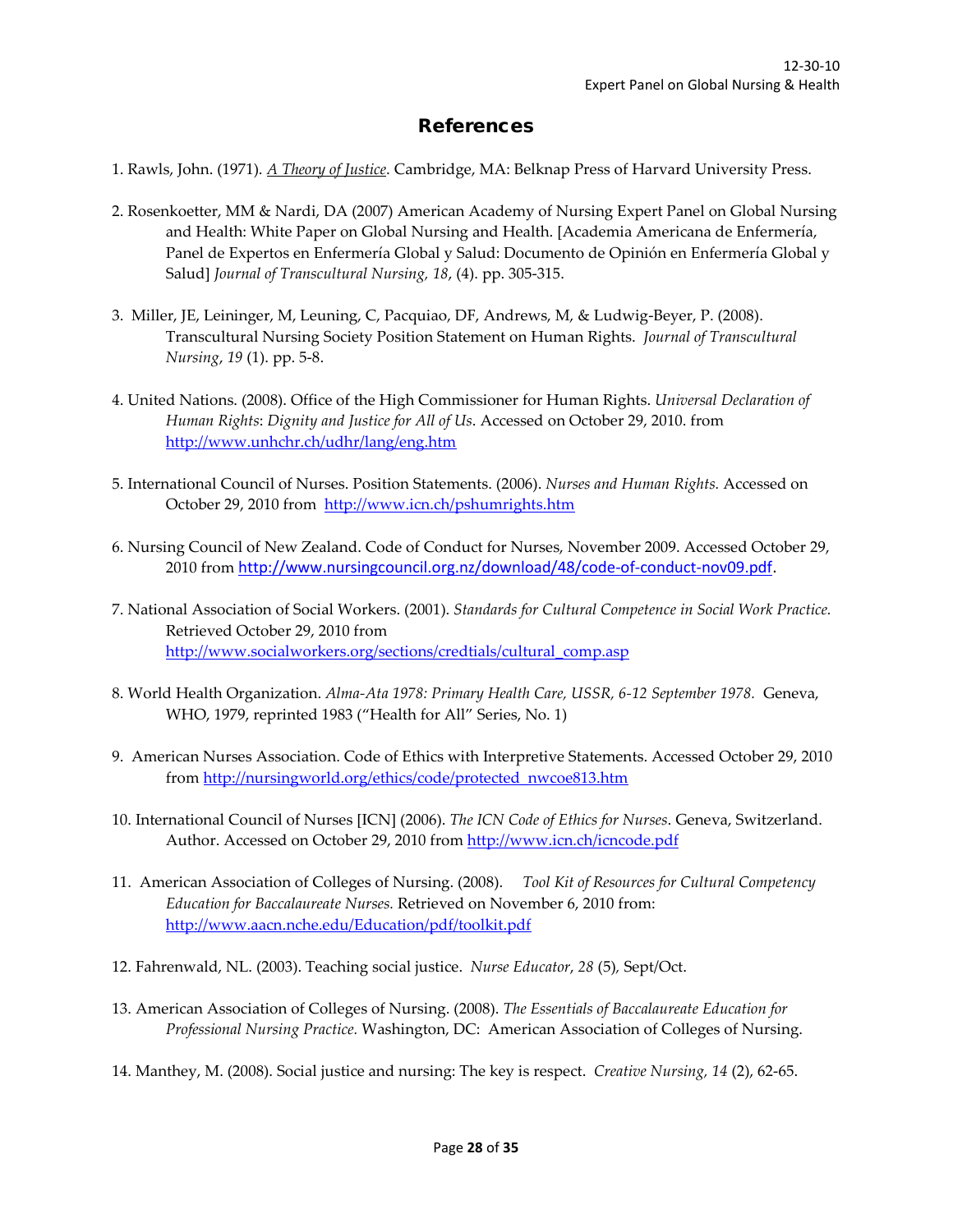- 15. International Council of Nurses. *Vision for the Future of Nurses*. (2007).. Retrieved from <http://www.icn.ch/about-icn/icns-vision-for-the-future-of-nursing/>July 23, 2010.
- 16. Husted, JH, & Husted, G. (2008). *Ethical decision making in nursing and health care: The symphonological*  approach (4<sup>th</sup> ed). New York: Springer.
- 17. Giddings, LS. (2005). A theoretical model of social consciousness. *Advances in Nursing Science, 28*(3), 224-239.
- 18. Reimer-Kirkham, S, Van Holegen, L, & Ho-Harwood, C. (2005). Narratives of social justice learning in innovative clinical settings. *International Journal of Nursing Education Scholarship, 2*(1).
- 19. Barthum, ME. (2007). Global health research to promote social justice. *Advances in Nursing Science, 30*(4), 303-314.
- 20. Atkins, S. & Murphy, K. (1993). Reflection: A review of the literature. *Journal of Advanced Nursing, 18,* 1188-1192.
- 21. Timmins, (2006). Critical practice in nursing care: Analysis, action and reflexivity. *Nursing Standard, 20,* 49-54.
- 22. Teekman, B. (2000). Exploring reflective thinking in nursing practice. *Journal of Advanced Nursing, 31,* 1125-1135.
- 23. Canadian Nurses Association [CAN] (2007). *Nursing now: Issues and Trends in Canadian Nursing. Cultural Diversity - Changes and Challenges.* Ottawa, Author. Retrieved October 29, 2010 from <http://cna-aiic.ca/CNA/documents/pdf/publications>
- 24. Culturelink Network (1996). Culture and development: Macro-cultural reflections on development. *Culturelink Review, 20*. Retrieved October 29, 2010 from <http://www.culturelink.hr/review/20/cl20xian.html>
- 25. Rosenkoetter, M. & Rosenkoetter, J. (2005)."Creativity, Reflection and the Pedagogy of Nursing", *Creative Teaching*, (H. Klein, Ed.), Boston: WACRA. p. 13-21
- 26. Walsh, R. (1993). Human survival: A psycho-evolutionary analysis. *ReVision, 16*, 87-90.
- 27. Moore, M.L., Moos, M.K. & Callister, L.C. (2010). *Cultural competence: An essential journal for perinatal nurses.* White Plains, NY: March of Dimes Foundation.
- 28. Health Evidence Network. (2006). *What is the evidence on effectiveness of empowerment to improve health?*  World Health Organization Regional Office for Europe. Retrieved October 29, 2010 from [http://www.euro.who.int/data/assets/pdf\\_file/0010/74656/E88086.pdf](http://www.euro.who.int/data/assets/pdf_file/0010/74656/E88086.pdf)
- 29. United Nations. (2008). *Universal Declaration of Human Rights: Dignity and Justice for All of Us.* Retrieved October 29, 2010 from<http://www.ohchr.org/EN/UDHR/Documents/60UDHR/bookleten>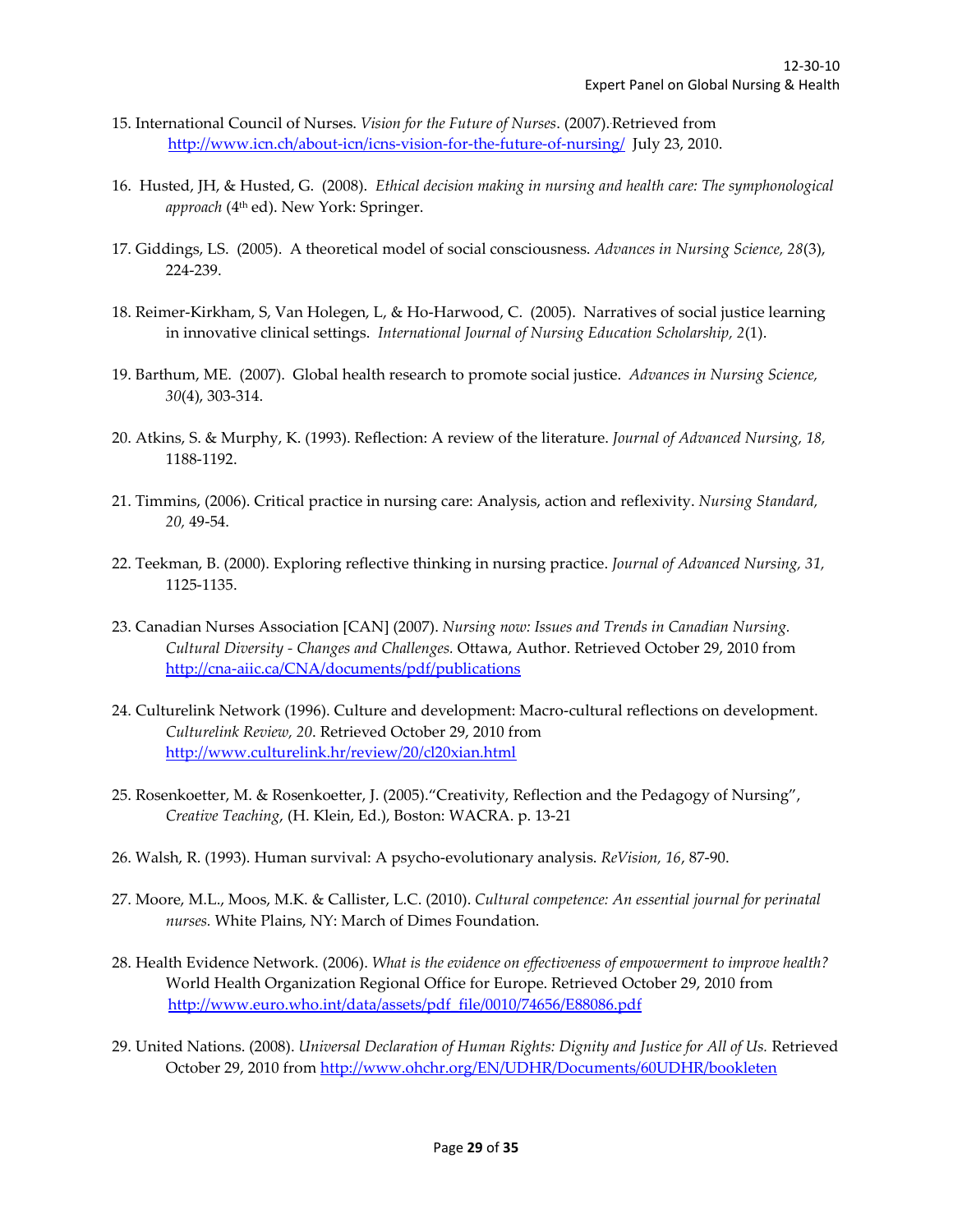- 30. Leininger, MM & McFarland, MR. (2006). Culture Care Diversity and Universality: A Worldwide Nursing Theory. Boston: Jones and Bartlett Publishers.
- 31. Anderson, N.L., Boyle, J. S., Davidhizar, R. E., Giger, J. N., McFarland, M.R., Papadopoulos, I., Purnell, L., Spector, R., Tilki, M., Wehbe-Alamah, H. (2010). Chapter 7. Cultural Health Assessment. In M. K. Douglas & D. F. Pacquiao (Eds.). Core Curriculum in Transcultural Nursing and Health Care [Supplement]. *Journal of Transcultural Nursing, 21*(Suppl. 1).
- 32. Andrews, M. M. (1992). Cultural perspectives on nursing in the 21st century. Journal of Professional Nursing, 8(1), 7-15.
- 33. Campinha-Bacote, J. (2010). Cultural competence in psychiatric mental Health nursing: A conceptual model. Nursing Clinics of North America, 29(1), 1-8.
- 34. Lipson, J. G., Dibble, S. L., Minarik, P. A. (2005). Culture and nursing care: A pocket guide. San Francisco, CA: UCSF Nursing Press.
- 35. Kreps G. L., Kunimoto, E. N. (1994). Effective communication in multicultural health care settings. Thousand Oaks, CA: Sage Publications.
- 36. Eubanks, R.L, McFarland, M.R., Mixer, S.J., Muñoz, C., Pacquiao, D.F. and Wenger, A. F. Z. (2010). Chapter 4. Cross Cultural Communication. In M. K. Douglas & D. F. Pacquiao (Eds.). Core Curriculum in Transcultural Nursing and Health Care [Supplement]. *Journal of Transcultural Nursing, 21*(Suppl. 1).
- 37. Institute of Medicine. (2001). *Crossing the Quality Chasm. A New Health System for the21st Century*. Committee on Healthcare in America. Washington, DC: National Academy Press.
- 38. Kleinman, A. (1990). Patients and healers in the context of culture. Berkeley, CA. University of California Press.
- 39. Lynch E. W., Hanson, M. J. (1992). Developing cross-cultural competence: A guide for working with young children and their families. Baltimore: Paul H. Brookes.
- 40. Meleis, A. I., Hattar-Pollara, M. (1995). Arab American women: Stereotyped, invisible but powerful. In Diane Adams (Ed.), Women of color: A cultural diversity health perspective. Newbury Park, CA: Sage Publication.
- 41. World Health Organization. (2000). General Guidelines for Methodologies on Research and Evaluation of Traditional Medicine. Retrieved from:http:82//whqlibdoc.w81ho.int/hq/2000/WHO\_EDM\_TRM\_2000.1.pdf
- 42. Anderson, LM, Scrimshaw, SC, Fullilove, MT, Fielding, JE, Normand, J. and the Task Force on Community Preventative Services. (2003). Culturally competent healthcare systems. A systematic review. *American Journal of Preventative Medicine*. *24* (3S). 68-79.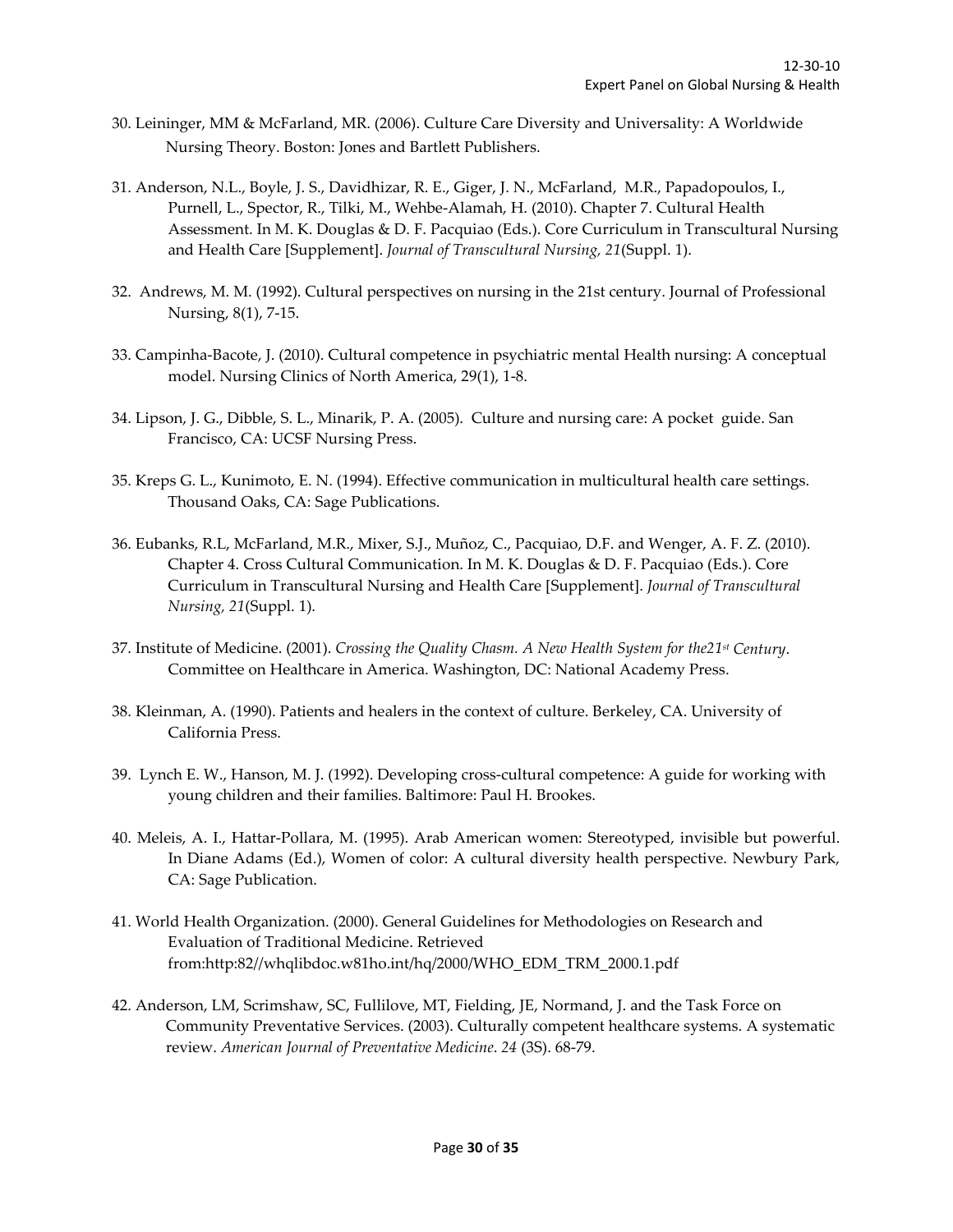- 43. Wilson-Stronks, A, Lee, Karen K, Cordero, CL, Kopp, AP, & Galvez, E. (2008). One Size Does Not Fit All: Meeting the Health Care Needs of Diverse Populations. *The Joint Commission*. Oakbrook Terrace, IL. Retrieved October 29, 2010 from www.jointcommission.org/PatientSafety/HLC/one size meting need of diverse populations.htm.
- 44. HRSA. U.S. Department of Health and Human Services Administration. *Indicators of Cultural Competence in Health Care Delivery Organizations: An Organizational Cultural Competence Assessment Profile.* Retrieved October 29, 2010 from [www.hrsa.gov/cultural competence/](http://www.hrsa.gov/cultural%20competence/)
- 45. U. S. Department of Health & Human Services Administration. The Office of Minority Affairs. *National Standards on Culturally and Linguistically Appropriate Services (CLAS).* Retrieved October 29, 2010 from<http://www.omhrc.gov/templates/browse.aspx?lvl=2&lvlID=15>
- 46. Wu, E & Martinez, M. (2006). *Taking Cultural Competency from Theory to Action*. Retrieved October 29, 2010 from [http://www.commonwealthfund.org/publications/publications\\_show.htm?doc\\_id=414097](http://www.commonwealthfund.org/publications/publications_show.htm?doc_id=414097)
- 47. Smith, L. (1998b) Concept analysis: Culture Competence. *Journal of Cultural Diversity*, *5*(1), 4-10.
- 48. International Council of Nurses [ICN] (2007*). The Health of Indigenous Peoples. Nursing Matters Fact Sheet.* Retrieved October 29 2010 from [http://www.icn.ch/images/stories/documents/publications/fact\\_sheets/10c\\_FS-](http://www.icn.ch/images/stories/documents/publications/fact_sheets/10c_FS-Health_Indigenous_People.pdf)Health Indigenous People.pdf
- 49. Baumann, A. (2007). *Positive Practice Environments: Quality Workplaces = Quality Patient Care. Information and Action Tool Kit.* Geneva, Switzerland: International Council of Nurses.
- 50. Jackson, V & Lopez, L. (Eds). (1999). *Cultural Competency in Managed Behavioral Healthcare.* Dover, NH: Odyssey Press.
- 51. *"Missing Person: Minorities in the Health Professions – A Report of the Sullivan Commission on Diversity in the Healthcare Workforce*" (2004) Retrieved October 29, 2010 from [www.sullivancommission.org](http://www.sullivancommission.org/)
- 52. Betancourt, J. (. 2002). *Cultural Competence in Health Care: Emerging Frameworks and Practical Approaches*. Field Report.
- 53. Shirts, G. (2001). *BaFa' BaFa' Cultural Simulation.* Retrieved October 29 2010 from <http://www.stsintl.com/business/bafa.html>
- 54. Thiagarajan, Sivasailam and Thiagarajan, Raja (2006). *BARNGA- A simulation on cultural clashes*. Retrieved October 29, 2010 from <http://www.nationalserviceresources.org/library/items/C3268>
- 55. *Culturally Competent Nursing Modules.* Retrieved October 29, 2010 from [http://apha.confex.com/apha/135am/techprogram/paper\\_156568.htm](http://apha.confex.com/apha/135am/techprogram/paper_156568.htm)
- 56. *Cultural Competency Curricula Modules.* Retrieved October 29, 2010 from <https://www.thinkculturalhealth.hhs.gov/cccm/>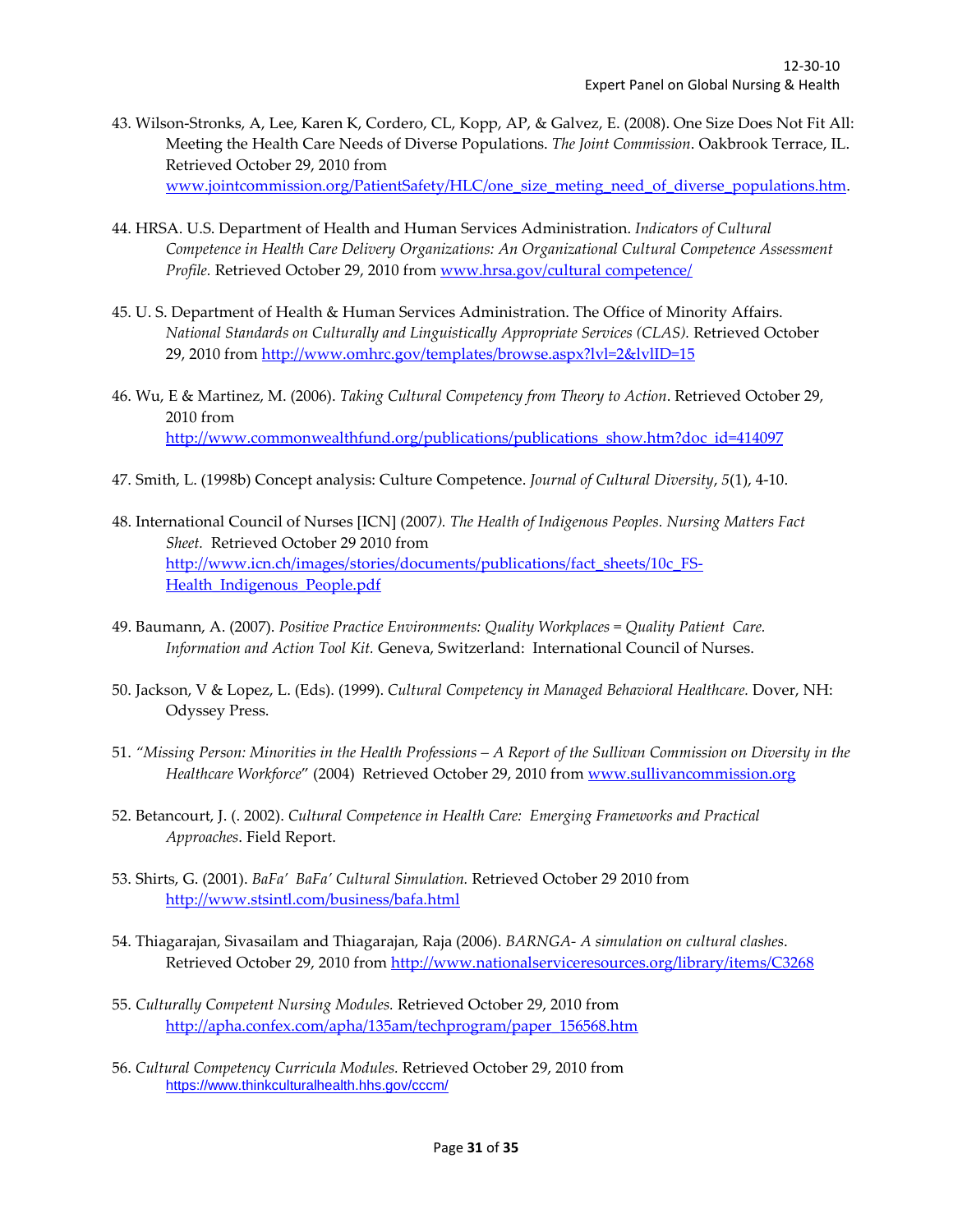- 57. "Coming together" (2008). Organizational learning and development. SMDC Health System. Duluth, MN. 55805. DVD, 7 minutes. [OL&D@smdc.org](mailto:OL&D@smdc.org)
- 58. "Dignity and respect: Showing our patients cultural sensitivity". (2006) Envision Inc. 644 West Iris Drive, Nashville, TN 37204. DVD, 15 minutes.
- 59. International Council of Nurses [ICN] (1996) ICN on Regulation: Towards 21<sup>st</sup> Century Models. Global Health Care is Core Knowledge. By Madden-Styles M, Affara F. Geneva, Switzerland. Author
- 60. Joint Commission. Developing Culturally Competent Patient-Centered Care Standards. Retrieved October 29, 2010 from: [http://www.jointcommission.org/PatientSafety/HLC/HLC\\_Develop\\_Culturally\\_Competent\\_Pt\\_C](http://www.jointcommission.org/PatientSafety/HLC/HLC_Develop_Culturally_Competent_Pt_Centered_Stds.htm) [entered\\_Stds.htm](http://www.jointcommission.org/PatientSafety/HLC/HLC_Develop_Culturally_Competent_Pt_Centered_Stds.htm)
- 61. Callister LC, Cox AH (2006) Opening our hearts and minds: The meaning of international clinical nursing electives in the personal and professional lives of nurses. *Nurs Health Sci.* 2006 June; 8(2):95-102
- 62. Leininger MM & McFarland, MR (2002) *Transcultural Nursing: Concepts, Theories, Research and Practice*. 3rd ed. New York, NY: McGraw-Hill.
- 63. Bosworth TL, Haloburdo EP, Hetrick C, Patchett K, Thompson MA, Welch M. International partnerships to promote quality care: Faculty groundwork, student projects, and outcomes. *J Contin Educ Nurs. 2006 Jan-Feb; 37(1):32-8*
- 64. Jenerette, CM, Funk, M, Ruff, C, Grey, M, Adderley-Kelly, B, & McCorkle, R. (2008). Models of interinstitutional collaboration to build research capacity for reducing health disparities. *Nursing Outlook*, 56(1):16-24.
- 65. Purnell, L. (2008). The Purnell model for cultural competence. In L. Purnell & B. Paulanka (Eds.), *Transcultural health care: A culturally competent approach* (3 ed.) (pp. 19-56)*.* Philadelphia: F. A. Davis Co.
- 66. Leininger, MM & McFarland, MR. (2006). Culture Care Diversity and Universality: A Worldwide Nursing Theory. Boston: Jones and Bartlett Publishers.
- 67. Purnell, L. (2008). Transcultural health care: A culturally competent approach. Philadelphia: F. A. Davis Company.
- 68. Alwin, DF & Wray, LA (2005).A life-span developmental perspective on social status and health. *Journals of Gerontology,* 60,7-14.
- 69. Barker, DJP (2004). The developmental origins of adult chronic disease. *ACTA Paediatrics,* S446, 26-33.
- 70. Graham, H & Power, C. (2004). Childhood disadvantage and health inequalities: A framework for policy based on life course research. *Child Care Health Development,* 30, 671-678.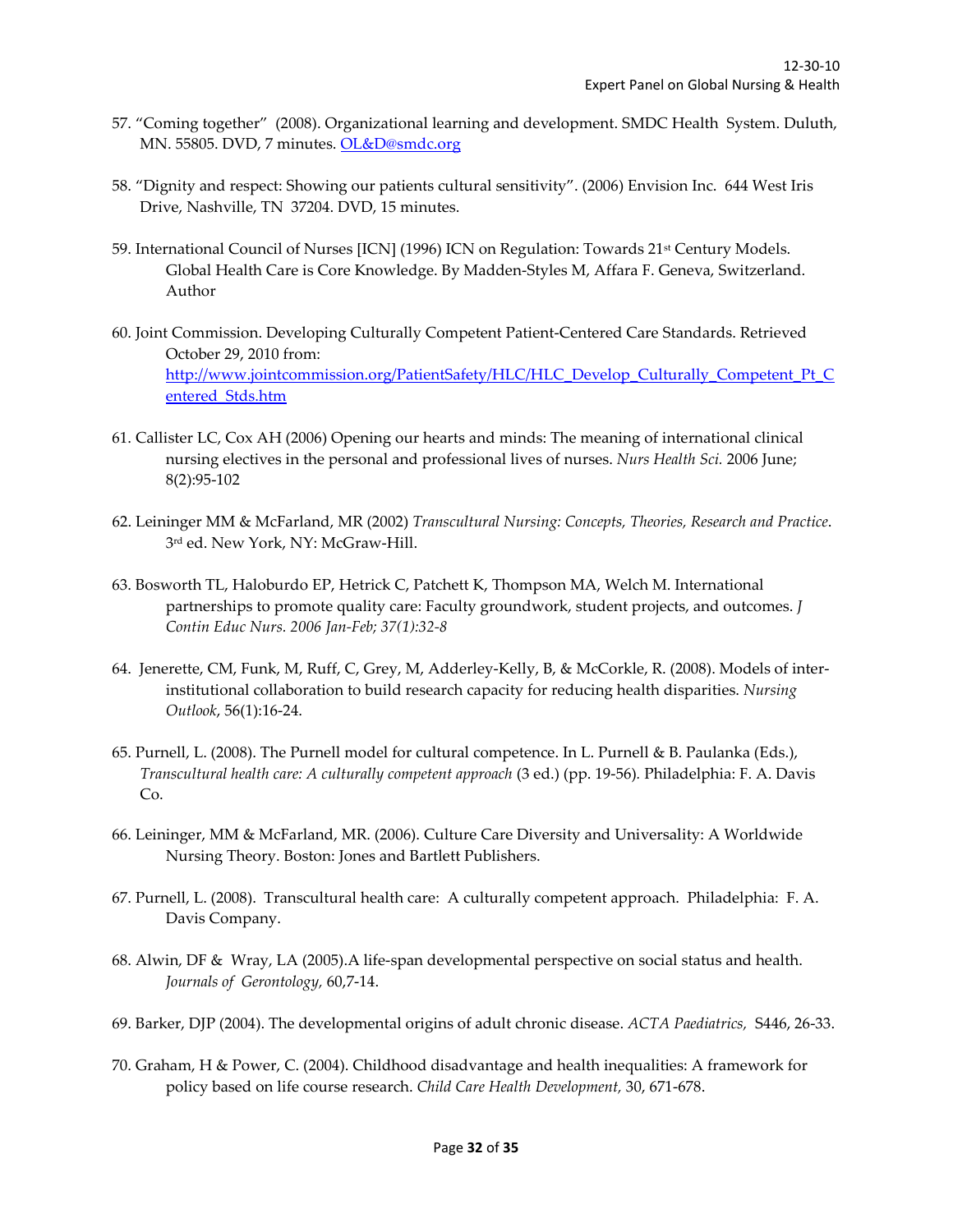- 71. Krieger, N (2001). Theories of social epidemiology in the 21<sup>st</sup> Century: An Eco-social Perspective. *International Journal of Epidemiology,*30, 668-677.
- 72. Lynch, J & Smith, GD (2005). A life course approach to chronic disease epidemiology. *Annual Review of Public Health,* 26, 1-35.
- 73. Jenerette, CM, Funk, M, Ruff, C, Grey, M, Adderley-Kelly, B, & McCorkle, R. (2008). Models of interinstitutional collaboration to build research capacity for reducing health disparities. *Nursing Outlook*, 56(1):16-24.
- 74. Kreztmann, J & McKnight, J. (1993). *Building communities from the inside out: A path toward finding and mobilizing a community's assets*. Chicago: ACTA Publications.
- 75. Carpiano, RM. (2006). Toward a neighborhood resource-based theory of social control for health: Can Bourdieu and sociology help? *Social Science Medicine,* 62, 165-75.
- 76. Gahlert, S, Sohmer, D, Sacks, T, Mininger, C, McClintock & Olufunmilayo, O. (2008). Targeting helath disparities: A model linking upstream determinants to downstream interventions. *[Health Affairs](http://www.healthaffairs.org/)*, 27(2): 339-349
- 77. Link, BG, Phelan, JC, Miech, R, & Westin, EL. (2008). The resources that matter: fundamental social causes of health disparities and the challenge of intelligence. *Journal of Health and Social Behavior*, 49(1):79-91.
- 78. Lurie, N, Fremont, A, Somers, SA, Coltin, K, Geltzer, A, et al. (2008). The national health plan collaborative to reduce disparities and improve quality. *[Joint Commission Journal on Quality and](http://www.ingentaconnect.com/content/jcaho/jcjqs)  [Patient Safety,](http://www.ingentaconnect.com/content/jcaho/jcjqs) 34(5):256-265.80*
- 79. Stetler C. (1999). Clinical scholarship exemplars: The Baystate Medical Center. In Clinical Scholarship Task Force's *Clinical Scholarship White Paper: Knowledge Work, in Service of Care, Based on Evidence*. Indianapolis: Sigma Theta Tau International.
- 80. Sackett, DL, Straus, SE, Richardson, WS, Rosenberg, W. & Haynes, RB. (2000). *Evidence-Based Medicine: How to Practice and Teach EBM*. London: Churchill Livingstone.
- 81. Newhouse, RP, Dearholt, SL, Poe, SS, Pugh, LC, & White, KM (2007). *Johns Hopkins Nursing Evidence-Based Practice: Models and Guidelines.* Indianapolis: Sigma Theta Tau International.
- 82. U. S. Department of Health and Human Services. Office of Minority Health. *Closing the Health Gap.* Retrieved on October 29, 2010 from <http://minorityhealth.hhs.gov/templates/content.aspx?I+2840>
- 83. Granger, B.B. & Chulay, M. (1999). *Research Strategies for Clinicians*. Stamford, CT: Appleton & Lange.
- 84. The Center for Nursing Advocacy, Inc. (2003-2008). *What is nursing*? Retrieved October 28, 2010 from [www.nursingadvocacy.org/faq/nursing\\_definition.html](http://www.nursingadvocacy.org/faq/nursing_definition.html)
- 85. Trimmer, J. & Warnock, T. (Eds.) (1992). *Understanding others: Cultural and cross-cultural studies and the teaching of literature.* Urbana, IL: National Council of Teachers of English. Retrieved November 5 ,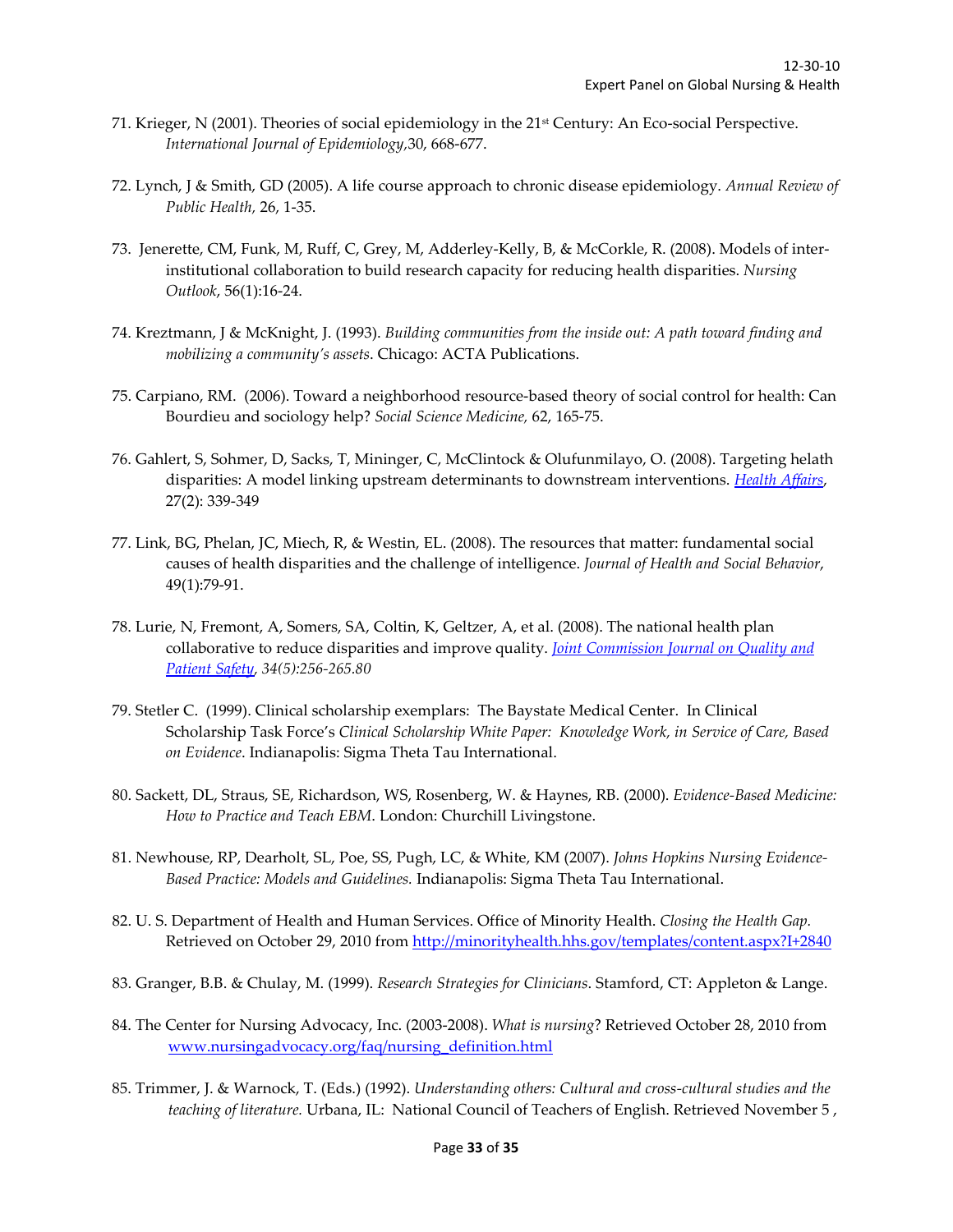2010 from: [http://www.amazon.com/Understanding-Others-Cultural-Cross-Cultural-](http://www.amazon.com/Understanding-Others-Cultural-Cross-Cultural-Literature/dp/0814155626)[Literature/dp/0814155626](http://www.amazon.com/Understanding-Others-Cultural-Cross-Cultural-Literature/dp/0814155626)

- 86. Verburg, C. (2000). *Ourselves among others: Readings from home and abroad*. New York, NY: Bedford/St. Martin's.
- 87. Harris, W. (1983). *The womb of space*. *The cross cultural imagination.* Westport, CT: Greenwood.
- 88. Office of Minority Health (2005). *What is cultural competency?* Retrieved November 4, 2010 from [http://minorityhealth.hhs.gov/templates/browse.aspx?lvl=2&lvlI](http://minorityhealth.hhs.gov/templates/browse.aspx?lvl=2&lvlI%09D=11) D=11
- 89. Giger, .J, Davidhizar, R., Purnell, L., Harden, T., Phillips, J., & Strickland, O. (2007). American Academy of Nursing expert panel report: Developing cultural competencies to eliminate health disparities in ethnic minorities and other vulnerable populations. *Journal of Transcultural Nursing, 18*(2), 100.
- 90. Purnell, L. (2008). The Purnell model for cultural competence. In L.Purnell & B. Paulanka (Eds.), *Transcultural health care: A culturally competent approach* (3rd ed., p. 5). Philadelphia: F.A. Davis, Co.
- 91. International Council of Nurses (2007). *Position statement. Cultural and linguistic competence*. Retrieved October 14, 2010 from [http://www.icn.ch/images/stories/documents/publications/position\\_statements/B03\\_Cultural\\_Lin](http://www.icn.ch/images/stories/documents/publications/position_statements/B03_Cultural_Linguistic_Competence.pdf) [guistic\\_Competence.pdf](http://www.icn.ch/images/stories/documents/publications/position_statements/B03_Cultural_Linguistic_Competence.pdf)
- 92. Goode, T. & Jones, W. (2009). *Linguistic competence. National Center for Cultural Competence.* Retrieved November 4, 2010 from: [http://www11.georgetown.edu/research/gucchd/nccc/documents/Definition%20of%20Linguistic](http://www11.georgetown.edu/research/gucchd/nccc/documents/Definition%20of%20Linguistic%20Competence.pdf) [%20Competence.pdf](http://www11.georgetown.edu/research/gucchd/nccc/documents/Definition%20of%20Linguistic%20Competence.pdf)
- 93. Nursing Council of New Zealand (Amended, 2009). *Guidelines for cultural safety, the Treaty of Waitangi and Maori Health in Nursing Education and Practice.* Retrieved November 3, 2010 from: <http://www.nursingcouncil.org.nz/download/97/cultural-safety09.pdf>
- 94. Mosby's Medical Dictionary, (8th ed) (2009). Philadelphia: Elsevier. Retrieved November 5, 2010 from: <http://medicaldictionary.thefreedictionary.com/evidence-based+practice>
- 95. Sackett, D., Straus, S., Richardson, W., Rosenberg, W., and Haynes, R. (2000). *Evidence-based Medicine.*  (2nd ed) London: Churchill Livingstone. p. 1.
- 96. Stetler, C., Brunell, M., & Giuliano, K. (1998). Evidence based practice and the role of nursing leadership. *Journal of Nursing Administration*, 8 (7/8), pp. 45-53.
- 97. Purnell, L. (2008). The Purnell model for cultural competence. In L. Purnell & B. Paulanka (Eds.) *Transcultural health care: A culturally competent approach* (3rd ed., p. 25). Philadelphia: F.A. Davis,  $Co.$